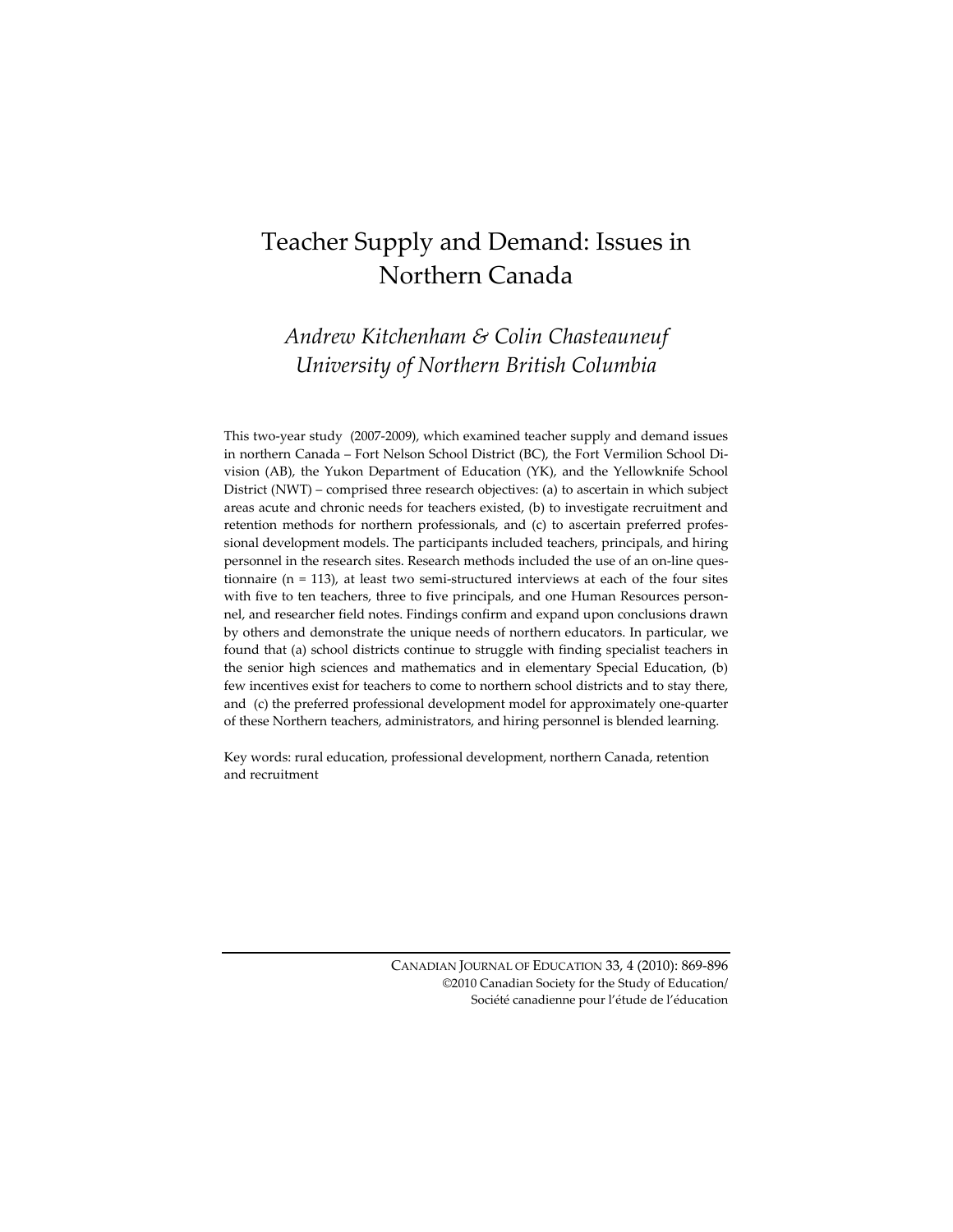Cette étude, qui s'est déroulée sur deux ans (2007‐2009), portait sur les questions d'offre et de demande en lien avec les enseignants dans le nord du Canada, notam‐ ment dans la commission scolaire de Fort Nelson (C.‐B.), la division scolaire de Fort Vermilion (Alb.), the Department of Education du Yukon (Yukon), et la commission scolaire de Yellowknife (T.‐N.‐O.). Les chercheurs poursuivaient trois objectifs : (a) découvrir pour quelles matières il existe des besoins ponctuels et chroniques en ma‐ tière d'enseignants; (b) enquêter sur les méthodes de recrutement et de maintien en poste des professionnels dans le nord du Canada; (c) déterminer quels sont les modè‐ les de perfectionnement professionnel préférés. Les participants incluaient des ensei‐ gnants, des directeurs d'école et des spécialistes du recrutement dans les divers sites de recherche. Les méthodes de recherche comprenaient l'utilisation d'un questionnaire en ligne (n = 113), au moins deux entrevues semi‐structurées à chacun des quatre sites avec cinq à dix enseignants, trois à cinq directeurs d'école et un membre du service des ressources humaines ainsi que des notes prises sur le terrain par les cher‐ cheurs. Les données recueillies confirment et poussent plus loin encore les conclu‐ sions d'autres chercheurs et démontrent les besoins tout particuliers des enseignants en poste dans le Nord. Les auteurs ont découvert, entre autres, que les commissions scolaires continuent à avoir de la difficulté à trouver des enseignants spécialisés dans les sciences et les mathématiques du dernier cycle du secondaire et des orthopédago‐ gues au primaire, que peu d'incitatifs sont offerts pour attirer et maintenir en poste des enseignants dans les commissions scolaires du Nord et que le modèle de perfec‐ tionnement professionnel préféré pour à peu près le quart des enseignants, des admi‐ nistrateurs et des spécialistes en recrutement est la formation mixte.

Mots clés : éducation en milieu rural, perfectionnement professionnel, nord du Cana‐ da, recrutement et maintien en poste.

\_\_\_\_\_\_\_\_\_\_\_\_\_\_\_\_\_\_\_\_

The supply and number of specialist teachers in Canada in general and in the North in particular are in jeopardy (Alberta Learning, 2003; British Columbia Public School Employersʹ Association [BCPSEA], 2009; British Columbia Teachers' Federation [BCTF], 2000; Brown, Chasteauneuf, McGregor, & Procter, 2005; Dove, 2004; Nova Scotia Department of Edu‐ cation, 2007). There is an overall anticipated shortage of teachers because the retirement rate has accelerated in the last 10 years and the number of teachers graduating has declined in relation to this retirement trend (Al‐ berta Learning, 2003; BCPSEA, 2009; Nova Scotia Department of Educa‐ tion, 2007). The shortage will likely be more severe in historically under‐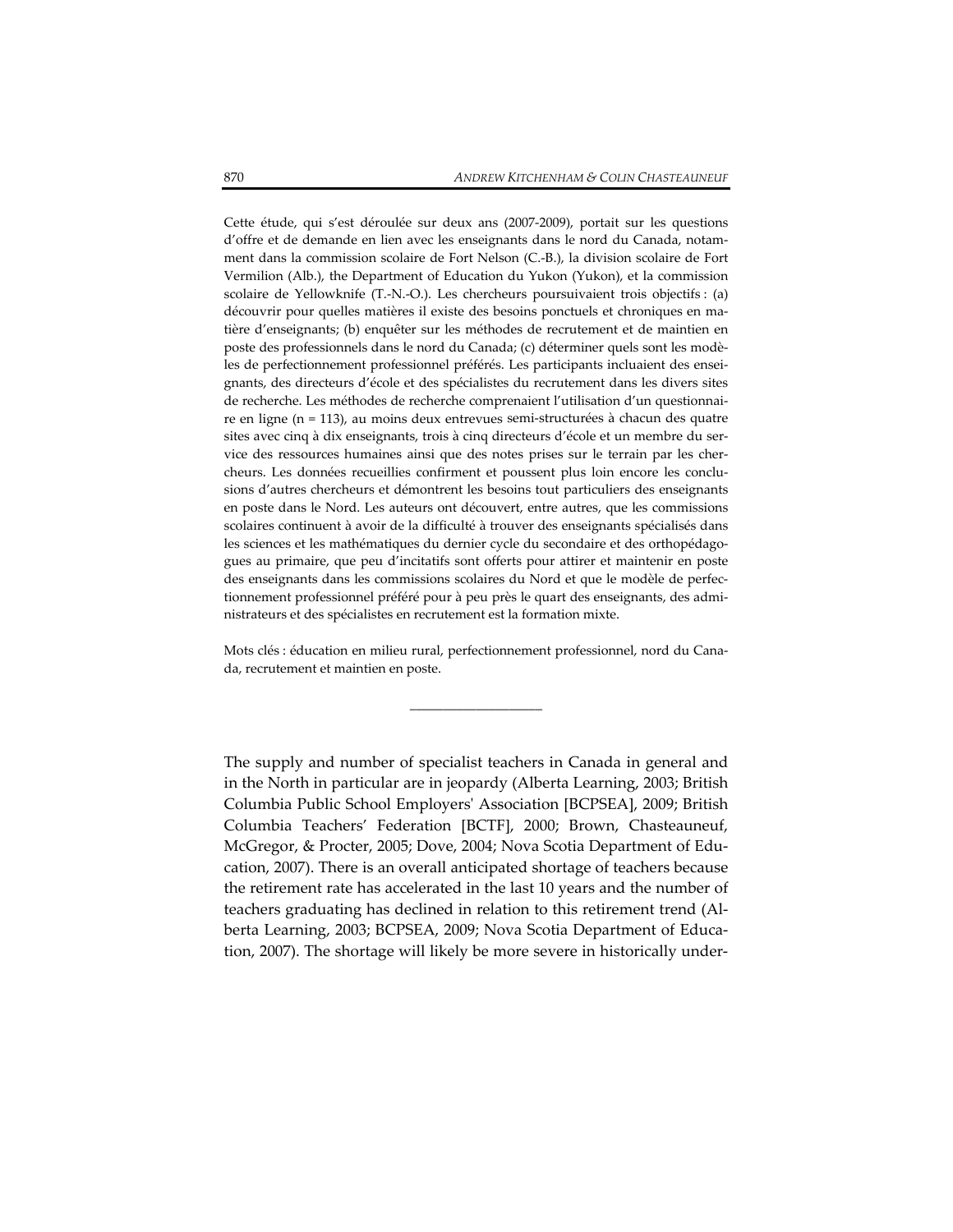served northern and rural areas. Many retiring teachers are presently teaching in urban areas resulting in teachers from northern and isolated communities moving south to fill job vacancies created by these retiring teachers. Rural teachers lament having to leave their communities, but job opportunities in urban areas are a strong draw (Corbett, 2009). Northern communities need incentives for recruiting and retaining teachers to counter the southerly flow of teachers.

Over the years, specialist teachers have been in high demand, but short supply, in British Columbia, especially in northern districts. Graduates from all post‐secondary programs in British Columbia have not been able to meet the demand for teachers in speciality areas such as senior level Physics, Chemistry, Mathematics, Business Education, Tech‐ nology Education, Home Economics, Trades, and Modern Languages (Echols, Grimmett, & Kitchenham, 1999; Grimmett & Echols, 2000). To accommodate potential students in these areas, some teacher education programs have changed the prerequisite requirements and used a quota system to guarantee enrolment. According to the British Columbia Teacher Supply and Demand Consortium (F. Echols, personal communi‐ cation, October, 2009), the quota system has failed to fill all guaranteed seats and therefore these shortages continue.

In the present study, from 2007‐2009, we examined the teacher supply and demand issues in isolated northern districts. In this study, we sought to learn the recruitment needs of the 56 participating schools in relation to specialists and generalists teachers. Specifically, we investigated the "northern needs" in the participating schools of the Fort Nel‐ son School District (British Columbia), the Fort Vermilion School Division (Alberta), the Whitehorse Department of Education (Yukon Territory), and the Yellowknife School District (North West Territories). We focused our research on three areas: (a) the existing recruitment and re‐ tention practices with district personnel, (b) the chronic shortage of spe‐ cialist teachers, and (c) the professional development needs of northern teachers in relation to the modes of professional development and their topics of interest. Research methods included the use of an on-line questionnaire to teachers, administrators, and Human Resources personnel in the participating 56 schools ( $n = 113$ ), at least two semi-structured interviews at each of the four sites with five to ten teachers, three to five prin‐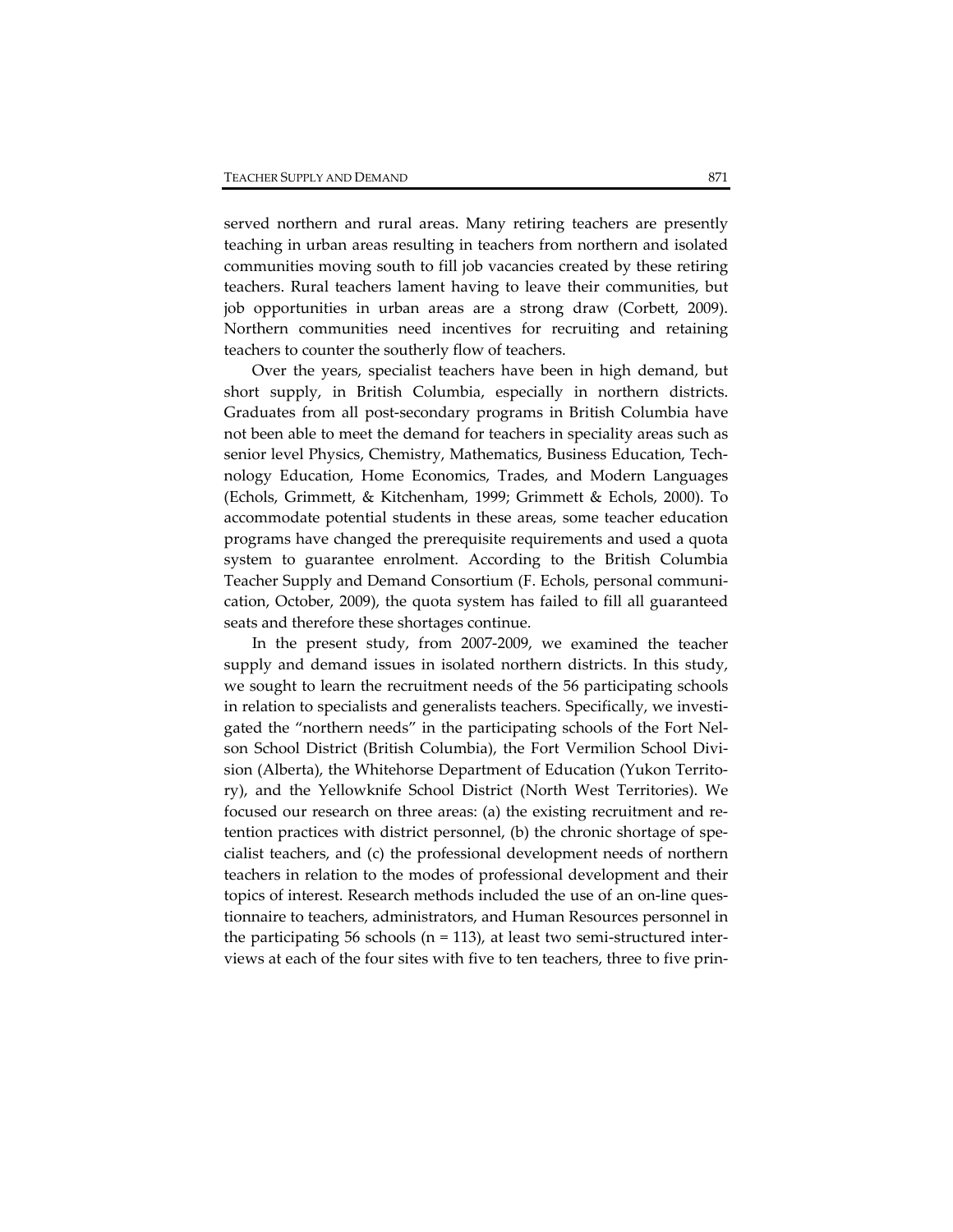cipals, and one Human Resources personnel, and field notes kept by each of the two researchers.

## REVIEW OF THE LITERATURE

In the Canadian context, few studies have examined northern school dis‐ tricts' need to recruit and retain teachers in specialty teaching areas (Bar‐ ley, 2009; Brown, Chasteauneuf, McGregor, & Procter, 2005; Ingersoll, 2003; Ingersoll & Curran, 2004). Much of the research that has been un‐ dertaken has been descriptive in nature (e.g., Alberta Learning, 2003; BCPSEA, 2009; Canadian Teachers' Federation, 2000), identifying per‐ ceived problems emerging from supply and demand issues. This re‐ search often examined already existing demographic statistics (e.g., teacher attrition, declining student enrolments) to identify trends and predict future areas of need. The solutions adopted, however, such as financial incentives for teachers who accept appointments in northern and rural areas (Alberta Learning, 2003), are often obviated by these teachers returning to larger, urban areas following short stints "away from home." More recently, the identified needs of districts has resulted in research to examine the potential of on‐going professional develop‐ ment to help districts meet these needs (e.g., Wallin & Reimer, 2008).

## *Teacher Retention*

Calls for solutions that have centred around money sometimes over‐ simplified the problem of teacher retention. Kitchenham (2001), who interviewed key personnel in four rural school districts, reported that in‐ centives for teacher retention were not always in place, noting that a superintendent of a large rural school district argued for more money on the assumption that money was a major incentive for teachers to stay. Kitchenham also reported that although teachers enjoyed teaching in rural districts, they felt conflicted because they could teach in a more urban district and earn the same amount of money.

Although some northern Canadian school districts provide financial incentives to their teachers, it is likely other factors relating to rural and northern issues have an impact upon a teacher's decision to accept em‐ ployment or to remain in these geographic areas. For example, Alberta Learning (2003), in surveying rural teachers, asking what retention strat‐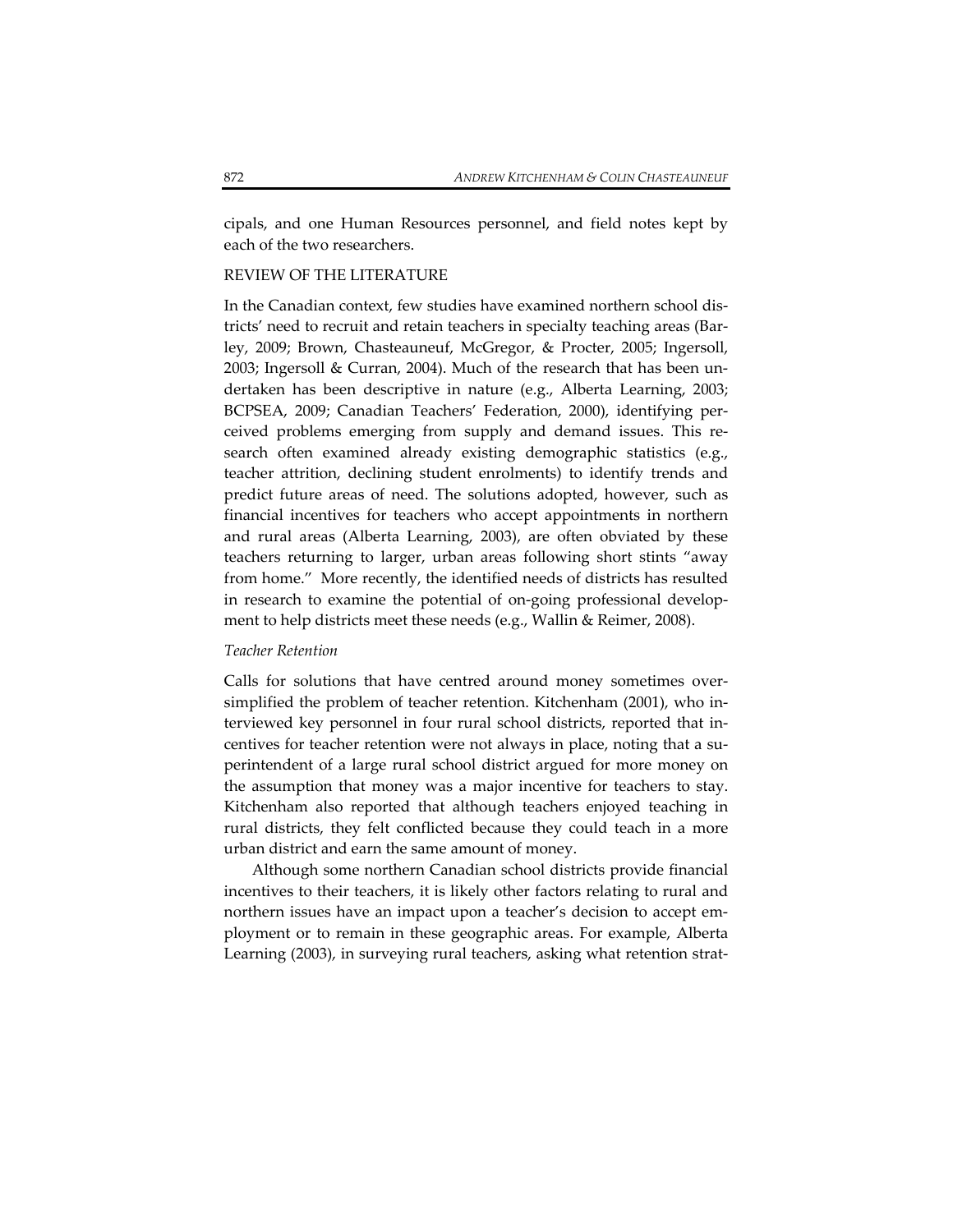egies would be beneficial for staying in rural schools, found that the most recommended strategies were the following: (a) professional de‐ velopment opportunities (97% of respondents), (b) induction/mentorship programs to support teachers (94%), and (c) financial incentives to new teachers contingent on service commitment (85%). Respondents in the North and North Central regions were more specific in their suggestions for incentives to stay in northern schools. Their suggestions were (a) to include tax incentives for re‐locating to the rural and isolated school dis‐ tricts, (b) to establish university education outreach programs in rural community colleges so that generalist teachers could take specialist sub‐ ject area training, and (c) to provide local professional development pro‐ grams for teacher upgrading in the specialist subject areas.

## *Teacher Shortages and Attrition*

Surveys from other school districts in Canada reveal on‐going teacher shortages which are reflected in northern and rural school districts. Ur‐ ban school districts hire new graduates from the universities and look to the rural areas to supplement their existing teaching force (BCPSEA, 2009; Guarino, Santibañez, & Daley, 2006; Santiago, 2001). This trend places further pressures on northern and rural school districts. When the Canadian Teachers' Federation (CTF) (2000) surveyed school districts across Canada, respondents from the districts reported factors that would affect teacher shortages by 2005, specifically the retirement of teachers. On the CTF survey, both the Yukon and Northwest Territories districts (now split into two entities: Nunavut and the Northwest Terri‐ tories) noted that the integration of special needs students was a major factor in the increasing teacher shortages. As well, the Territories reported an additional factor concerning teacher retention: the high turn‐ over rate (67%) of beginning teachers.

Other groups have also investigated teacher shortages in Canada in relation to declining enrollment and population growth fluctuations (BCPSEA, 2009; Alberta Learning, 2003; Nova Scotia Department of Edu‐ cation, 2007). These reports have noted the decline in student enrolment, resulting in teacher attrition. The New Brunswick Department of Education (2001) noted that they reassigned teachers to rural areas. These stu‐ dies demonstrate that a decline in provincial student enrolment affects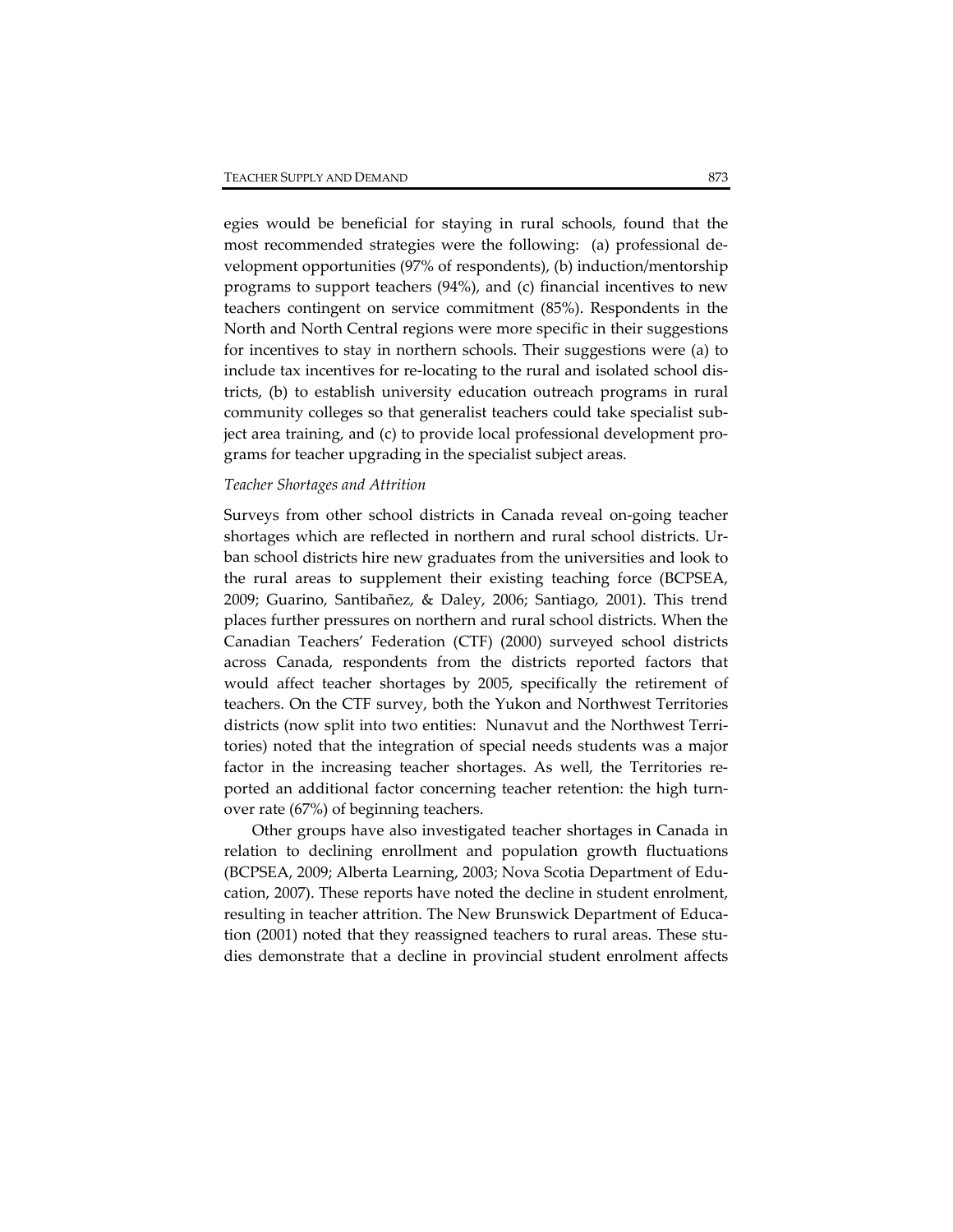teacher attrition; however, provinces vary on the actual supply of new teachers. Nevertheless, there is a need to replace teachers in northern areas in British Columbia and Alberta as well as the Yukon and North West Territories.

## *Teacher Shortages in Specialization Areas*

Although shortages of generalist teachers concern northern and rural districts, more critical teacher shortages occur in many areas requiring specialized knowledge and pedagogy. The Canadian Teachers' Federation (2000) findings for the geographical areas examined in this present study indicated that of the administrators surveyed – 45 per cent (Alber‐ ta), 56 per cent (British Columbia), and 67 per cent (Yukon and North‐ west Territories)– school districts found it difficult to attract qualified teachers for specialty areas.

Grimmett and Echols (2000) conducted a study on teacher supply and demand in British Columbia. They identified significant, widespread shortages in many specialized teaching areas in all 12 districts under study and confirmed that

Shortages were particularly acute at the secondary level, where [they] found across-the-board shortages (that is, in each metropolitan, urban, and rural district) in Fine and Visual Arts, French, Chemistry, Physics, Mathematics, Business Education, Home Economics, and Technology Education. At the elementary level, [they] found similar shortages in French immersion, French‐as‐a‐second‐ language (FSL), English‐as‐a‐second‐language (ESL), Special Education, and Mu‐ sic. (p. 332)

Further, Grimmett and Echols found distinct differences across the three regions, metropolitan, urban, and rural. Rural districts had trouble find‐ ing Computer Science teachers, counsellors, and First Nation Language and Culture teachers as well as counsellors, school psychologists, and librarians. Grimmett and Echols noted that in all regions qualifications for specialty positions were being relaxed due to the shortage of quali‐ fied applicants.

Grimmett and Echols (2000) reported that the four rural districts in their study did not identify surplus areas and several reported difficul‐ ties in recruiting and retaining teachers with appropriate specialty‐area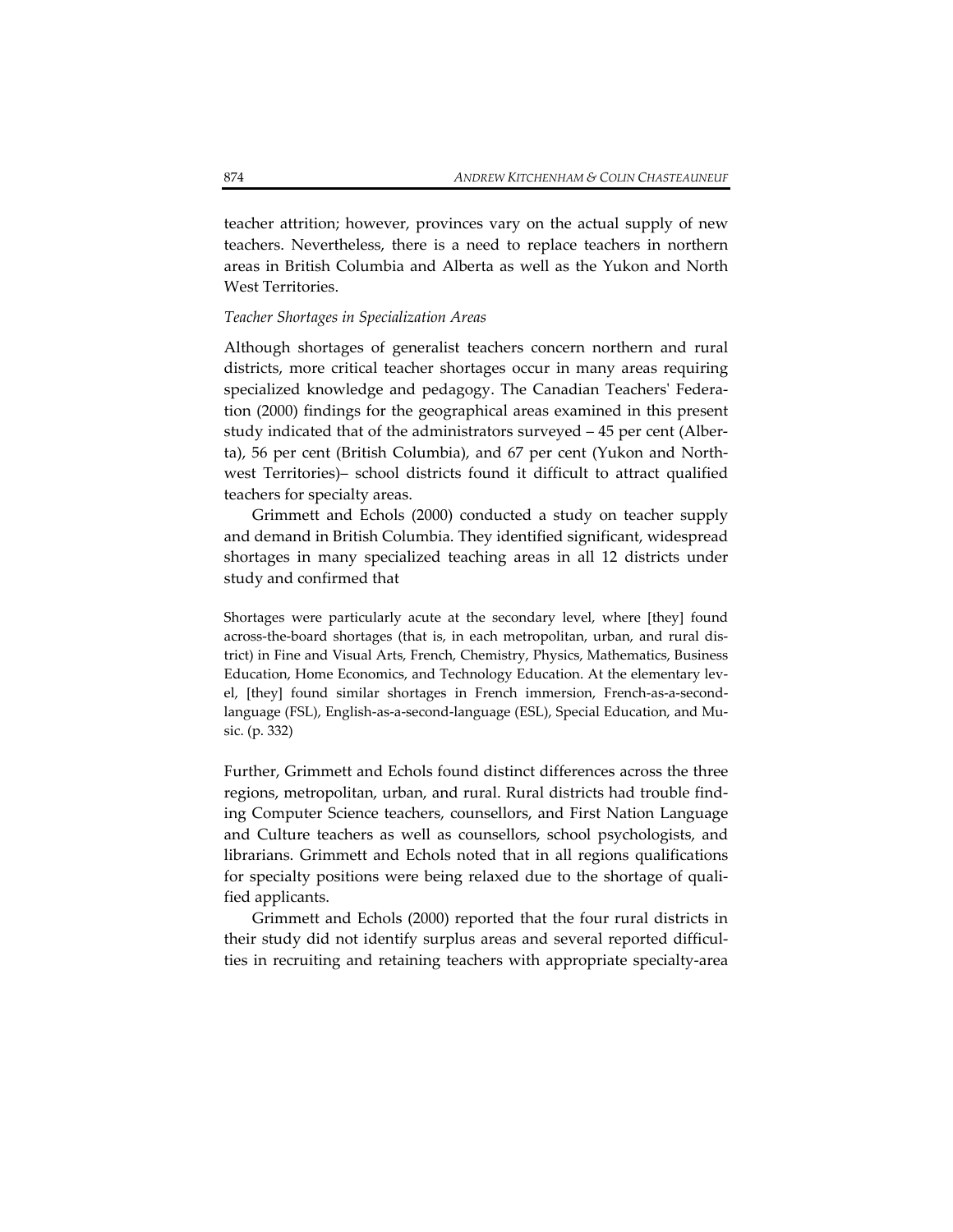qualifications. The respondents indicated shortages in Business Educa‐ tion, French, Home Economics, Technology Education, Fine and Visual Arts (Art/Drama), Mathematics, and Science. Special Education teachers were also in high demand, as were teachers of Music, French, French Immersion, and First Nation Language and Culture. We find it logical to conclude that as positions become available in metropolitan areas, an out‐migration of rural teachers will occur as they seek positions in cities with more amenities and easier access to professional development.

Alberta Learning (2003) predicted that by the 2010 school year the province would need teachers in technology education, senior high Sciences and Mathematics, Human Ecology, French Immersion (all grades), junior and senior high French, junior high Fine Arts, Resource Room, Aboriginal languages, and Business Technology. They also cau‐ tioned that the North or North Central regions of Alberta would have the strongest need for specialist teachers. The study recommended that the four Alberta universities should increase the number of postsecondary spaces available for the high demand areas. Germane to the present study, they also recommended that the Alberta government agencies should "develop additional brokering programs with Alberta universities to deliver Bachelor of Education programs in rural areas" (p. 13) to ensure that new teachers become familiar with the demands of teaching in rural areas so that rural school districts, like Fort Vermilion in this study, would have a ready supply of teachers. To date, Alberta has made small advances toward that goal with all four Education pro‐ grams (University of Alberta, University of Calgary, University of Leth‐ bridge, and Faculté Saint‐Jean) placing more students in northern Alber‐ ta, but no deals have been formally brokered.

#### *Professional Development for Rural Professionals*

According to Seltzer and Himley (1995), educators have long recognized that "rural schools face special challenges in providing continued profes‐ sional development to their staff – geographic isolation of teachers and schools, limited availability of staff development resources, and the un‐ availability of a cadre of substitute teachers for release time" (p. 37). A working document from Manitoba Education 2002 (cited in Wallin and Reimer, 2008) presented the argument that improving professional learn‐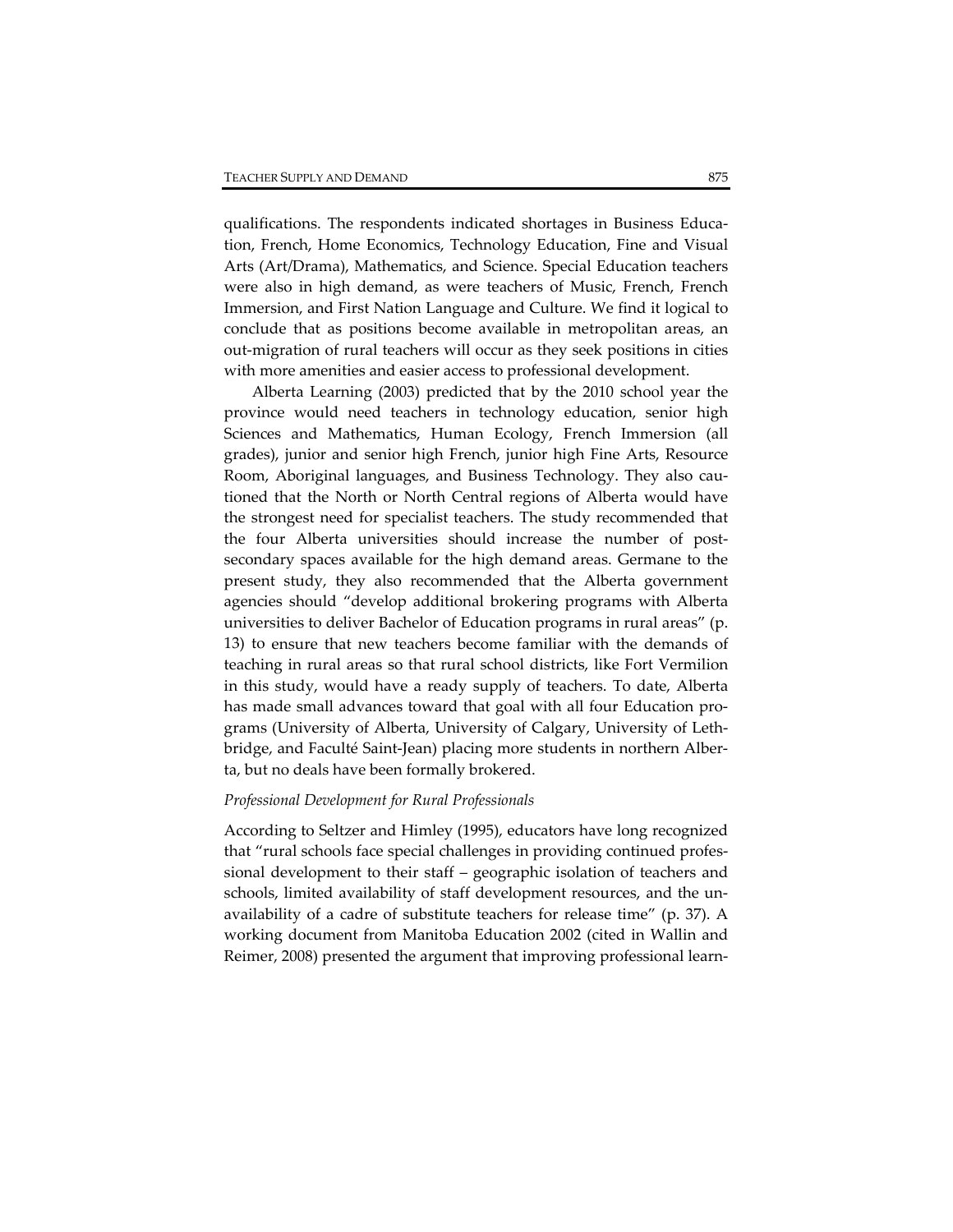ing opportunities for rural teachers was critical for student success. Teachers across northern Canada frequently have to travel long dis‐ tances and pay a great deal of money to participate in professional de‐ velopment, or school districts have to pay large consulting fees to bring speakers to professional development events. Certainly, technology has played a strong role in the last few years but the delivery models are of‐ ten designed for urban centres with state‐of‐the‐art facilities or a strong infrastructure to support such endeavours. Northern districts rarely pos‐ sess such state-of-the-art facilities or personnel (McKeown, Noce, & Czerny, 2007).

Summerville and Johnson (2006) documented the implementation of a district‐mandated, e‐learning, professional development program in a rural, American, midwest school district. They found that educators who participated in e-learning experiences learned "how to use online collaborative tools to exchange ideas with peers" and that the continued use of these tools allowed these educators "to stay more up‐to‐date with the ever-changing world of education" (p. 357). Summerville and Johnson concluded that rural professionals in their study preferred e‐learning choices for professional development over face‐to‐face models.

In Australia, Herrington and Herrington (2001) argued that Internet access to professional development could ameliorate much of the profes‐ sional isolation experienced by rural professionals. They cautioned that infrastructure might be a consideration because rural organizations, such as school districts, must have the software and hardware to support elec‐ tronic professional development; however, they also stressed that learners do not need access to state‐of‐the‐art facilities or equipment to be successful in their professional development.

#### RESEARCH METHODS

The purpose of the present study was to investigate issues of supply and demand in four regions in northern Canada. We considered these issues: projected teacher shortages, the need for specialist teachers, and the nature of professional development.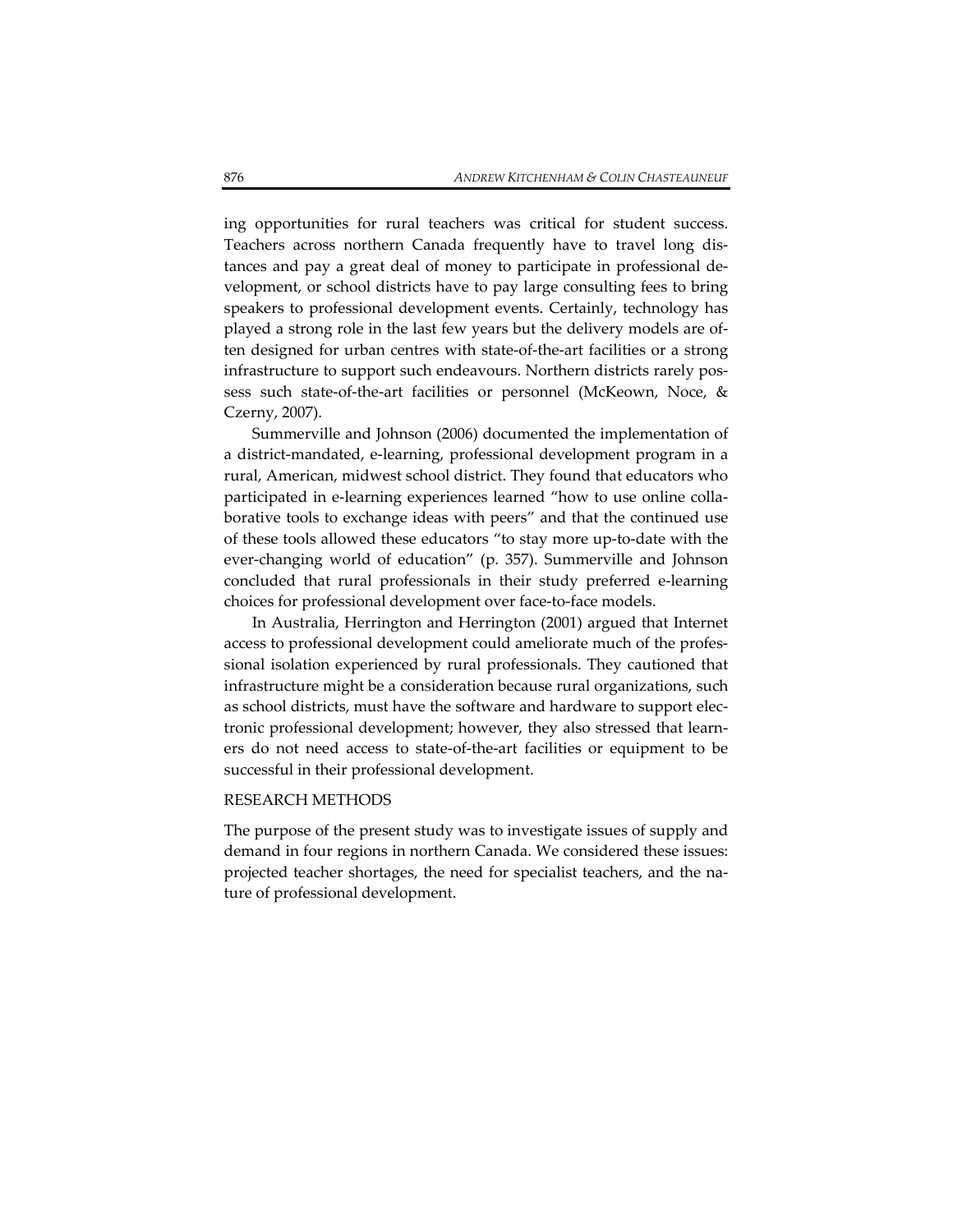## *Site*

We recruited participating school districts by contacting school personnel in British Columbia, Alberta, Yukon, and Northwest Territories, focussing our research in areas above the semi‐continuous permafrost line. Four school districts agreed to take part in our two-year study: Fort Nelson School District (British Columbia, five schools), Fort Vermilion School Division (Alberta, 15 schools), Yukon Department of Education (28 schools), and Yellowknife School District (eight schools).

## *Participants*

There were 113 participants (96 teachers, 13 administrators, and one rep‐ resentative from each of the four Human Resources departments); 44 per cent were males ( $n = 50$ ) and 56 per cent were females ( $n = 63$ ). Fifty per cent of the teachers were between the ages of 26 and 35, 46per cent were over the age of 46, and four per cent were under the age of 25. Fifty‐four teachers were from Yukon schools, six from Fort Nelson, British Colum‐ bia schools, 23 from Fort Vermilion, Alberta schools, and 13 from Yellowknife, North West Territories schools. Seventy‐three per cent had taught at the same school from zero to five years. Sixty‐nine per cent were kindergarten to grade 7 teachers, and 20 per cent of the grades 8 to 10 teachers taught either science and/or algebra. These demographic data were representative of the populations as reported by similar studies (e.g., Alberta Learning, 2003; BCPSEA, 2009).

Seven administrators were from Yukon schools, two from Fort Nel‐ son schools, three from Fort Vermilion schools, and one from Yellow‐ knife schools. Ten of the administrators were male with seven of the 13 administrators over 46 years of age. Eleven of the administrators had been at the same school between one and ten years; eight had been administrators between one and ten years. Two had been administrators for more than 20 years.

## DATA COLLECTION

We used mixed-methods for our research design: an on-line questionnaire that included open‐ and close‐ended questions, face‐to‐face and telephone interviews, and researcher field notes.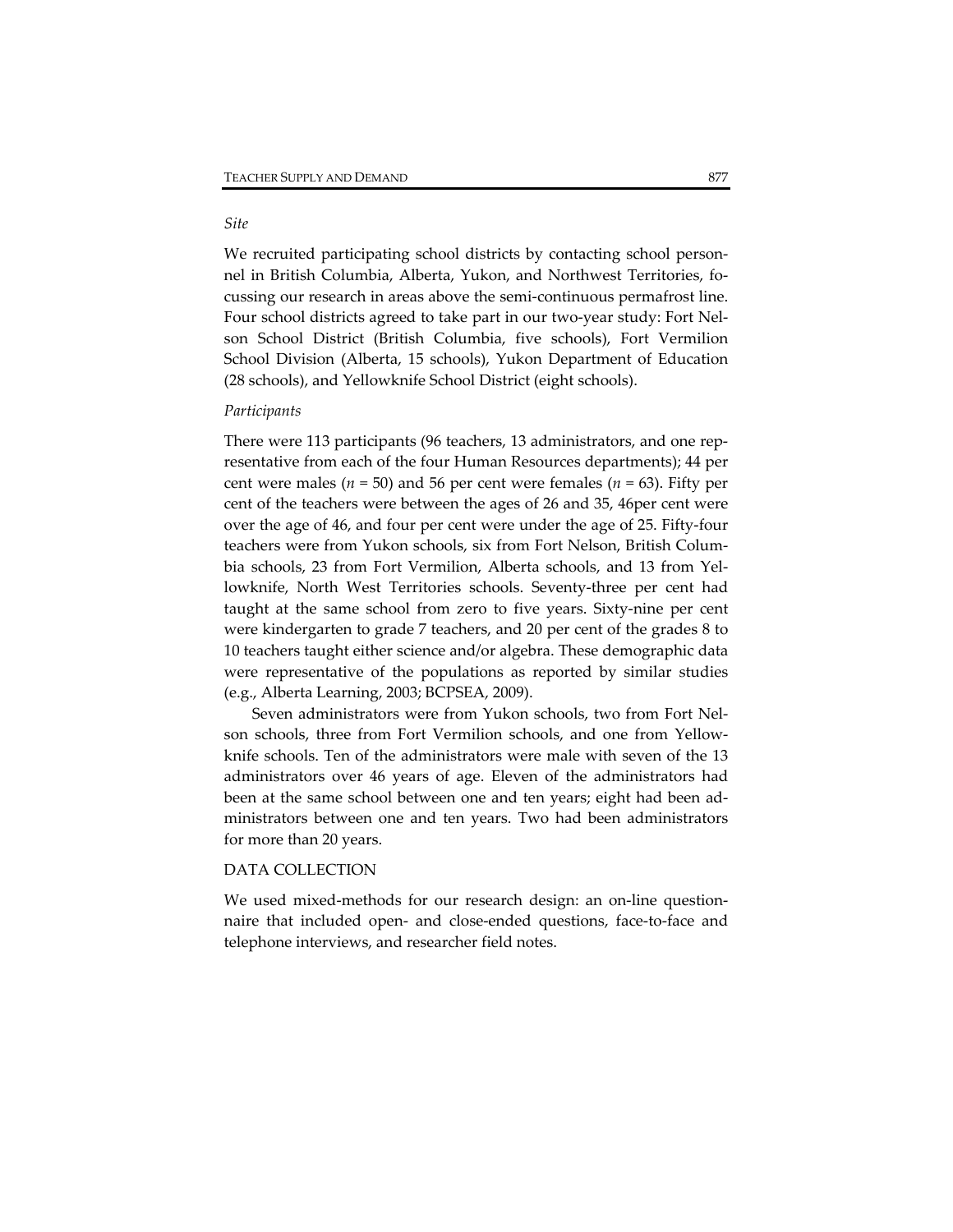## *On‐line Questionnaire*

We sent the on-line questionnaire to all school district employees in the four research sites through the teacher association e‐mail list (BC, AB, and NWT) and through the territory e-mail list  $(YK)$ . We developed separate questionnaires for each participant group: teachers, administrators, and human resources personnel, requesting that participants complete the questionnaire within three weeks of receiving the invitation. The on‐ line questionnaires provided (a) the convenience of a broad geographical sample, (b) rapid data collection, (c) allowance for time necessary to complete the survey over three weeks, (d) ease of collection of follow‐up contact information for interviews, (e) ability to target a specific popula‐ tion, (f) confidentiality, and (g) ease of data conversion for statistical analysis (Couper, 2008; Rea & Parker, 2005).

In designing the on‐line questionnaires, we integrated issues raised in the professional literature into the questions. For example, we used a 10‐point Likert scale for questions such as reasons for staying in northern school districts, (Please rank 1 as lowest, 10 is highest in response to the following statement: *I choose to stay where I am because . . ., [I love where I teach]; [I receive a good salary]; [I know that finding employment further south would be difficult]).* These stems incorporated aspects from previous stu‐ dies on retention (e.g., Alberta Learning, 2003; Malloy & Allen, 2007). We also allowed for open‐ended responses in which respondents could complete text boxes to clarify or augment their ratings.

Two criteria provided a base for our questions: (a) inclusion in the research literature and (b) allowing individual responses to support our research foci. The following items provide an example:

- *For the subject areas listed above, are you teaching outside of your area of expertise?*
- *Which of the following would best meet your professional development needs?*
- *What are your reasons for staying in rural communities (e.g., Please rank (1 is low‐ est; 10 is highest) the following in response to the statement: I choose to stay where I am because . . .).*

There were separate questionnaires for teachers, administrators, and Human Resources employees. This differentiation allowed for common questions and expertise‐specific sections.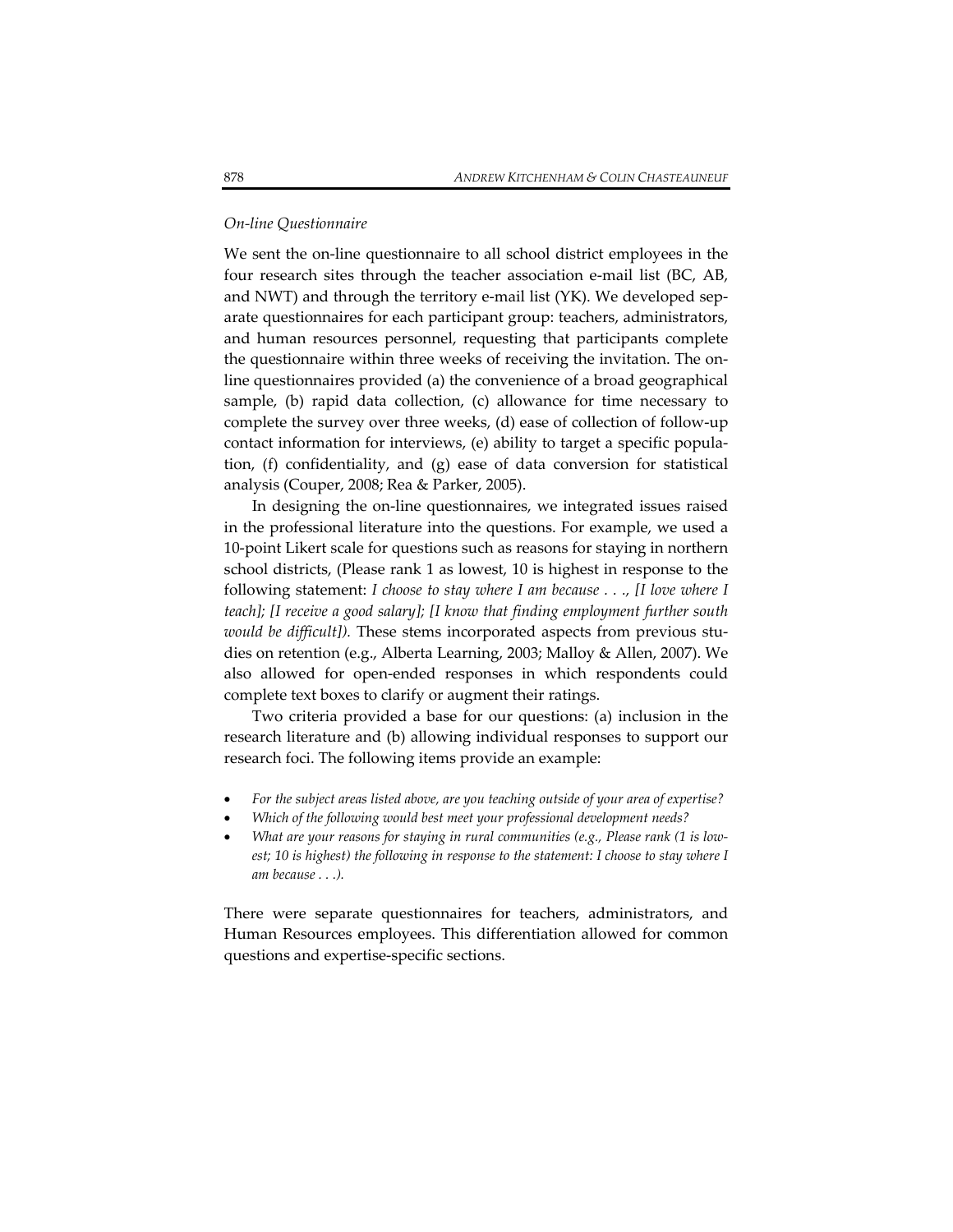## *Interviews*

We conducted the face-to-face and telephone interviews over two months; they occurred one month after the completion of the on‐line questionnaires. The interviewees were self‐selected because they volun‐ teered their willingness to become involved and they included their contact information at the end of the on‐line questionnaire. In total, we in‐ terviewed 19 participants out of 26 who volunteered (10 teachers, five administrators, and four Human Resources personnel), who represented 17 separate communities from across the four research sites. Of the seven who were not interviewed, two moved to other provinces or territories after giving consent, one could not be interviewed due to illness, and four could not be interviewed because their phone lines were down for two weeks. We interviewed some teachers and administrators more than once because we invited them to contact us if they wanted to discuss fur‐ ther issues that came up in the interviews. Questions were generally re‐ lated to specific responses on the questionnaire:

*You indicated that blended learning was your preferred professional development model. Tell us more about why you believe that it is the best model.* 

*On the questionnaire, you stated that you strongly agreed that a reason for staying was related to how quickly and easily you could be promoted. Give me more details on why you strongly agreed with that statement.*

*I noticed that you stated on the questionnaire that career advancement was a major rea‐ son for staying in your community. Expand on that notion, please.*

*Tell me why you have chosen to teach outside of your area of expertise and tell me which subjects you have been teaching without the necessary expertise.*

We also included non‐questionnaire‐related questions such as, *"If I were a fly on the wall at your recruitment session (or job interview), what would I hear from the interviewer?"* This type of question allowed us to gain better insight into the recruitment practices of the interviewing school districts. In total, we conducted 27 interviews with teachers, principals, superin‐ tendents, and human resources personnel (12 face‐to‐face and 15 tele‐ phone interviews).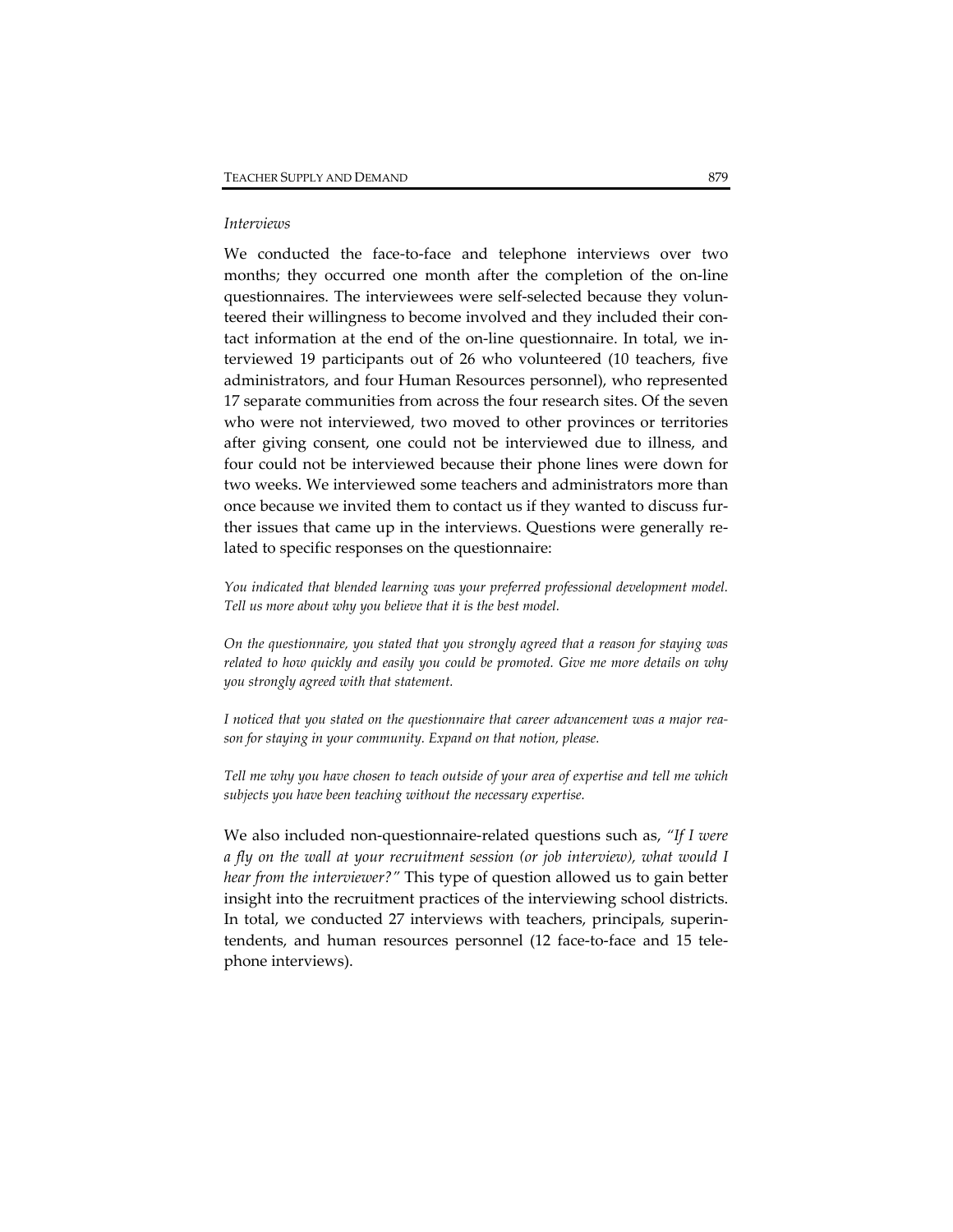## *Researcher Field Notes*

We kept researcher field notes throughout the two-year study in which each of us recorded notes on trends, informal discussions between the two researchers, brainstorming sessions, and so forth. For instance, when we conducted face-to-face interviews rather than telephone interviews, one of us kept notes in addition to the recorded comments. In total, we recorded over 30 pages of notes.

#### *Data Analysis*

The data analysis occurred in two stages. In the first stage, we performed a frequency count of all responses in the on‐line questionnaire to formu‐ late interview questions. In this way, we saw the percentages of respondents, pooled and separated by teacher, administrator, and Human Re‐ sources groups, who chose specific responses to the statements. These data, useful for asking questions in the next stage of data collection, were used for statistical analysis in the last stage of data collection and analy‐ sis.

The second stage was a qualitative analysis of the transcribed inter‐ views using NVivo 8 to examine nodes and relationships between and among respondents. Nodes are themes or topics that can be opened in individual files or extracted from a whole data batch so that only one theme or topic is shown for all participant comments. Relationships al‐ lowed us to find connections between nodes or between participants. In our data, for example, we could examine how respondents of a certain age females (age node) responded to why they stayed in their communities (staying node). A specific example outlines how we analyzed the interview data. One female participant indicated that she *"taught high school math in her school even though [she] was not remotely qualified*" (teach‐ er, interview). We coded this sentence as "female" (gender node) and "teaching outside of expertise" (expertise node) and "qualified" (qualifi‐ cations node).

#### FINDINGS

From the previously described mixed-method analysis, we identified five distinct topics from the on-line questionnaires, interviews, and researcher field notes. The topics provided insight into issues facing pro‐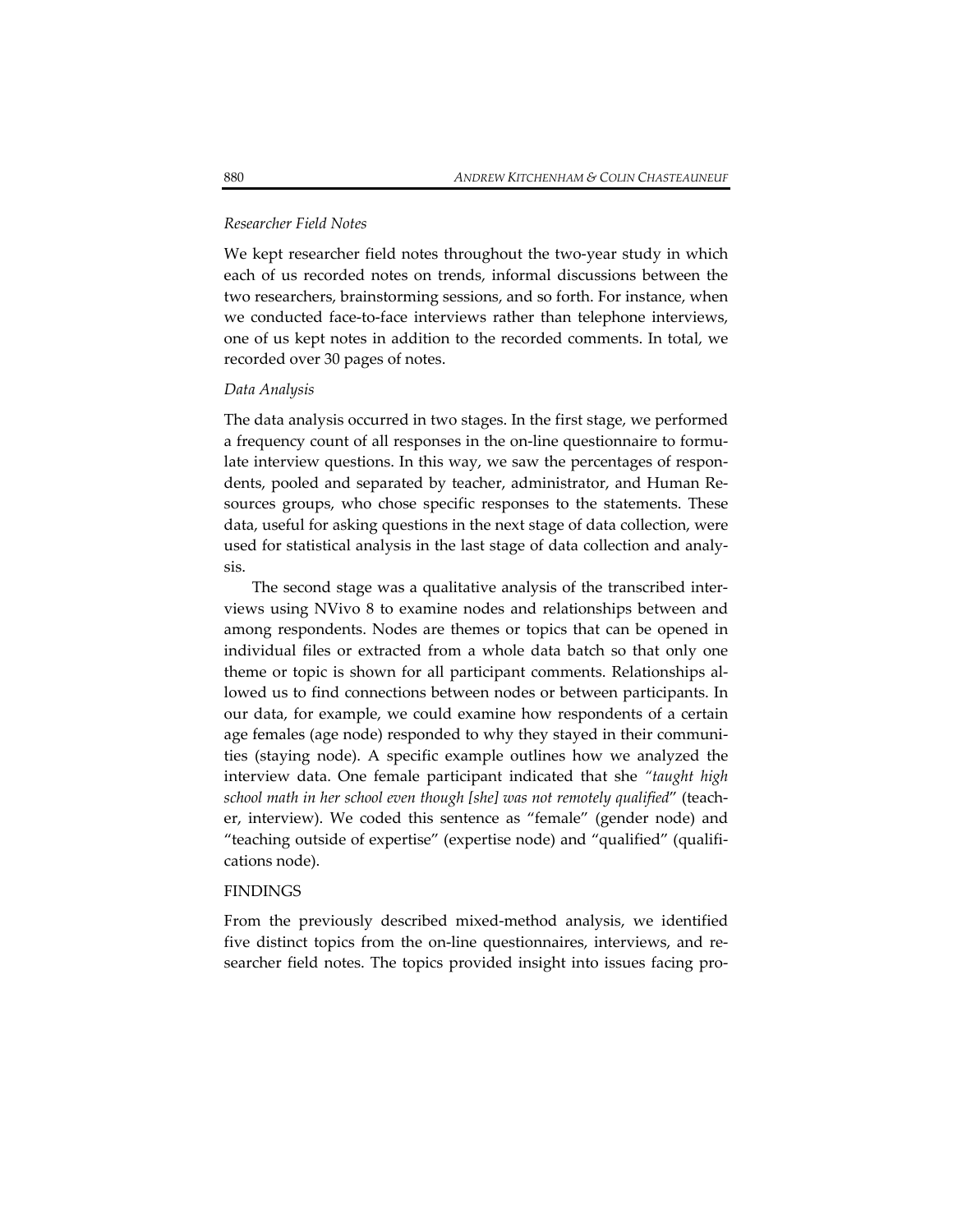fessional educators in British Columbia, Alberta, Yukon, and the North‐ west Territories. The first two topics focus on subject area teaching: the first on anticipated subject area teacher shortages in participating elementary and secondary schools; the second on how often teachers were expected to teach outside their areas of expertise. The third topic, which outlines current practices for recruitment of northern professionals, des‐ cribes some successful methods for recruitment used by the districts represented in this study. The fourth topic, which describes the participants' reasons for staying in northern districts, demonstrates the importance of incentives beyond financial rewards. The final topic, professional development of northern educators, presents findings to show the potential of e‐professional development. We discuss each topic in detail using direct quotations from the questionnaire and interview data.

## *Subject Area Needs*

Administrators and human resources personnel identified distinct sub‐ ject areas that had acute (i. e., needed right now) or chronic (i.e., needed every year) needs. All four school jurisdictions experienced acute need for elementary teachers in the following areas (in descending order): Learning Assistance, First Nation Language and Culture, Behaviour Support, Counselling, and Music; and secondary teachers in Industrial Arts, Home Economics, Business Education, and Technology Education. They indicated chronic need for elementary and secondary teachers in Behaviour Support, Learning Assistance, Resource Room, French, First Nation Language and Culture, Counselling, and Music.

The interview data provided more similar results. For instance, one administrator indicated that he thought *"more teachers were needed in all aspects of high school math and science but it is actually the shop and Business Ed teachers who are in high demand"* (principal, Yukon). A teacher stated that *"our school district has been looking for a Learning Assistance teacher for three years in a row but have always been unsuccessful"* (teacher, Northwest Territories). A Human Resources representative pointed out that *"any qualified Special Education teacher, in elementary or secondary, is desperately needed here as are First Nation Language and Culture teachers and Music teachers"* (Human Resources person, British Columbia).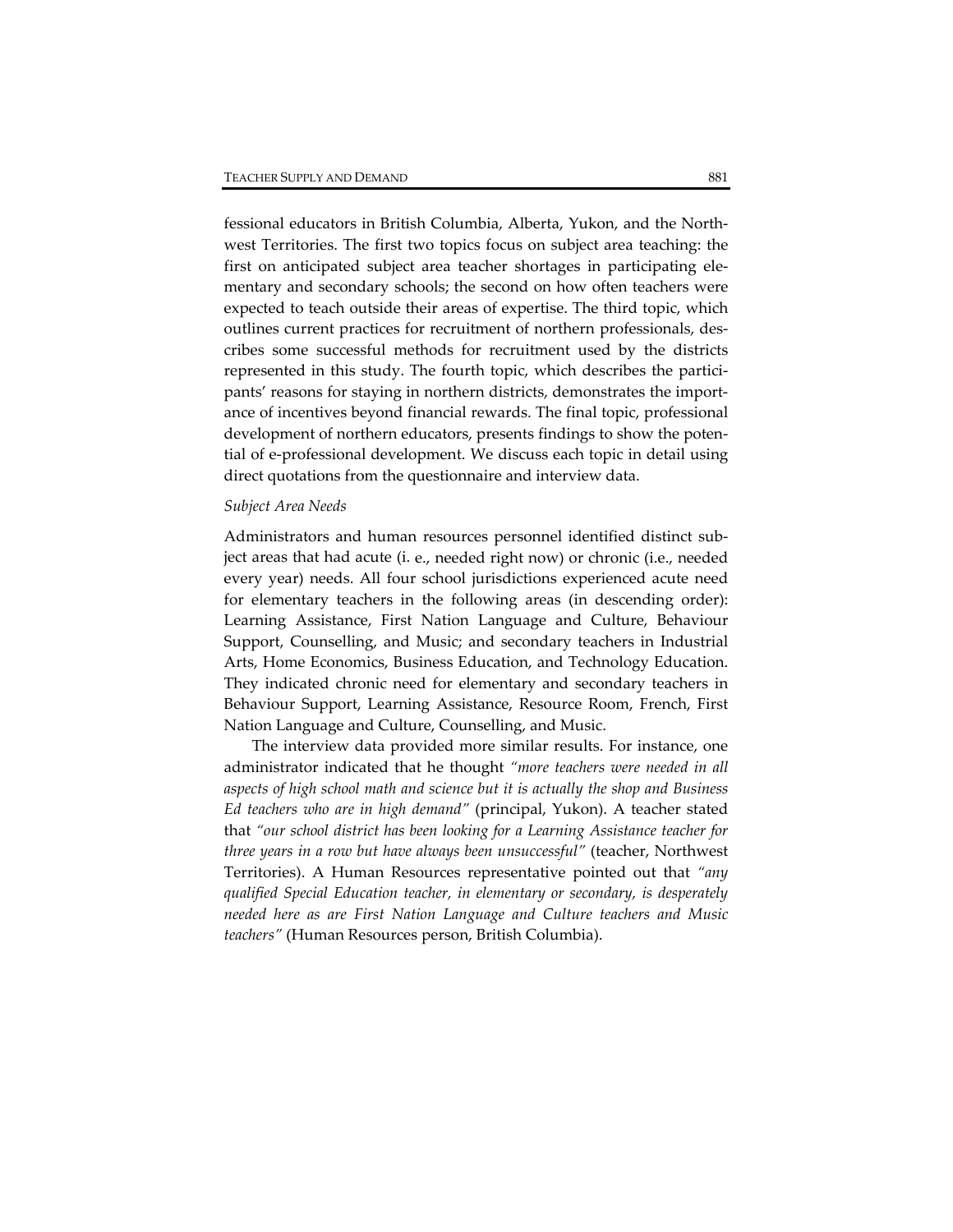## *Teaching Outside One's Expertise*

In our survey, we asked administrators and human resources personnel to indicate their level of concern for teachers teaching outside their areas of expertise by subject area  $(1 = No$  concern to  $4 = A$  great deal of concern). Seven out of the 10 administrator respondents were concerned that Learning Assistance teachers were not qualified. Similarly, they expressed concern for the following teaching areas: Resource Room, Algebra, French, History, Additional Second Language, Industrial Arts, and Music. Human Resources personnel expressed similar concerns. Three of the four Human Resources respondents indicated their concern about teachers working outside their areas of expertise in Learning Assistance, Resource Room, Music, French, Physics, Industrial Arts, Home Econom‐ ics, principalship, and vice principalship; two were concerned in the areas of Physical Education, Chemistry, Algebra, Calculus, Tech Ed, Business Ed, English as an Additional or Second Language, and Libra‐ rian.

All 19 interviewees (10 teachers, five administrators, and four Human Resources personnel) elaborated on their concerns about teaching outside their areas of expertise. For instance, one teacher mentioned that she had *"taught seven [of eleven] courses in the last four years without being remotely qualified to teach any of them […but had] taught [herself] the content as [she] went along"* (teacher, Alberta). Other teachers, administrators, and Human Resources employees outlined concerns:

*In my school, I tell teachers that they can expect to teach at least one course in secondary* and one subject in elementary for which they have little to no expertise  $\ldots$  which is done *out of necessity when you are in the North.* (administrator, Yukon)

*We find that most teachers are willing to teach outside of their subject areas when they come to the school division but some are shocked at how far they are out of their expertise areas.* (Human Resources person, Northwest Territories)

*I trained as a Woodwork teacher and really thought that I would be in high demand when I got here but ended up teaching kindergarten on the first day of school!* (teacher, Alber‐ ta)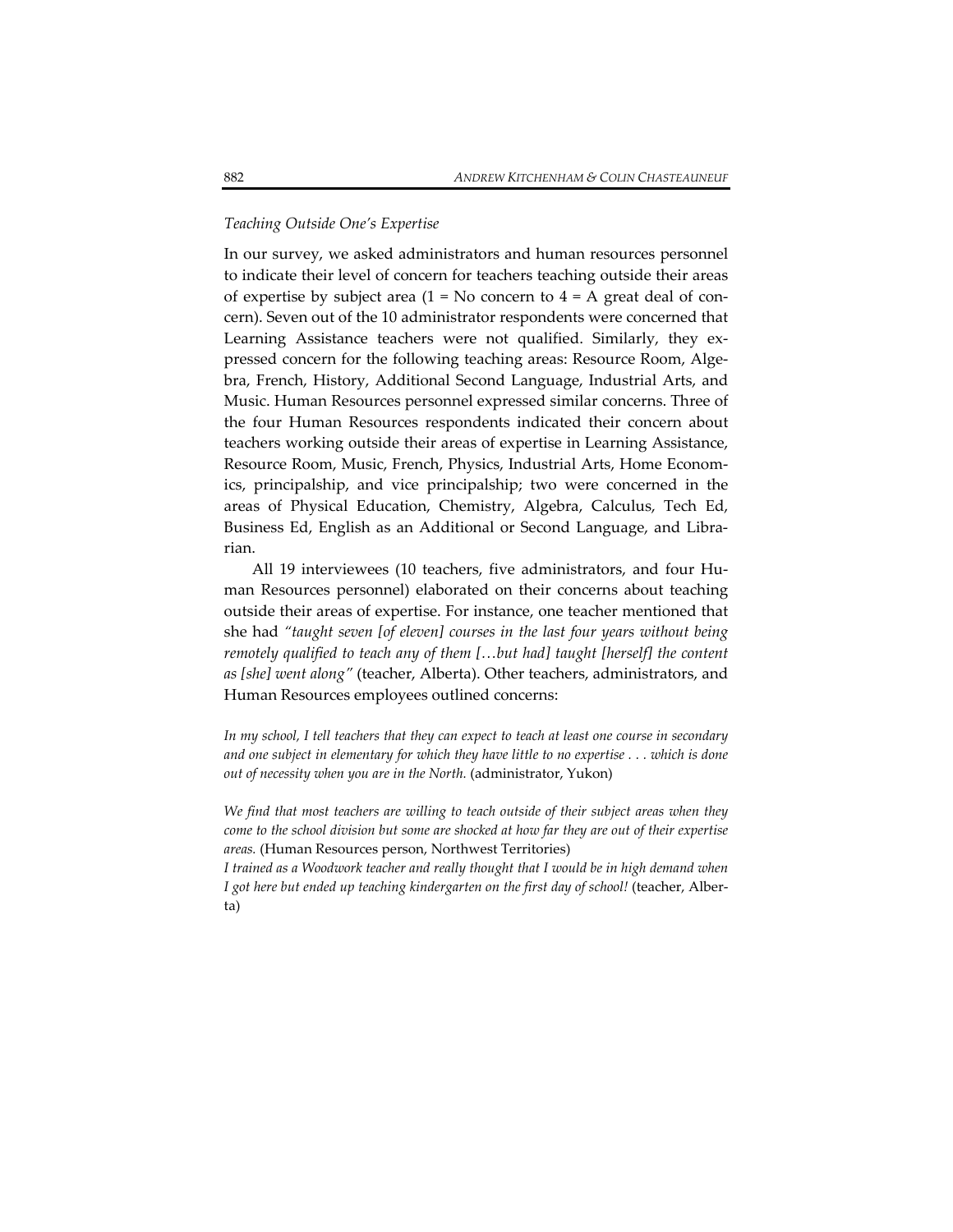*I have taught high school subjects for the last few years but I trained as an elementary teacher. So, yes, I am concerned that I am teaching outside of my expertise.* (teacher, Yukon)

*Yes, some teachers are asked to teach courses without any training in the subject and yes, as an administrator, I am concerned with that state of affairs. Until we can get more qualified teachers, we just have to make do with the great teachers that we have.* (prin‐ cipal, Alberta)

## *Recruitment*

The questionnaire and interview data provided valuable information about the recruitment of northern educators. The questionnaire contained questions on strategies for recruitment and retention. The admin‐ istrators and hiring personnel (13 administrators and representatives from four Human Resources departments) indicated that their respective school districts used a variety of methods to recruit teachers to their dis‐ tricts from advertising in national newspapers (11 of the 17 respondents) and district websites (9 respondents) to attending recruitments fairs in major cities (6 respondents). Incentives for recruitment and retention included Pro‐D opportunities (9 respondents), higher increments after several years (7 respondents), higher than average salaries (4 respondents), subsidized housing (4 respondents) and opportunities for ad‐ vancement (3 respondents). Of particular note, the Yukon Department of Education offers one‐time financial incentives for teachers to come to the Yukon, which increases when a teacher agrees to move to more remote communities.

Interviewees outlined clear recruitment strategies. Seventeen of the 19 respondents mentioned some sort of financial incentive for coming to northern school districts. For instance, one person reported that

*When I first came to the division, you received both a tax incentive and a large moving* allowance that was given to you up front to use as you saw fit.... [now] there is a nominal amount, 200 or 300 bucks, to move here. Why can we not go back to that sort of incen*tive?* (teacher, Alberta)

Other interviewees indicated additional ideas to recruit teachers to northern areas: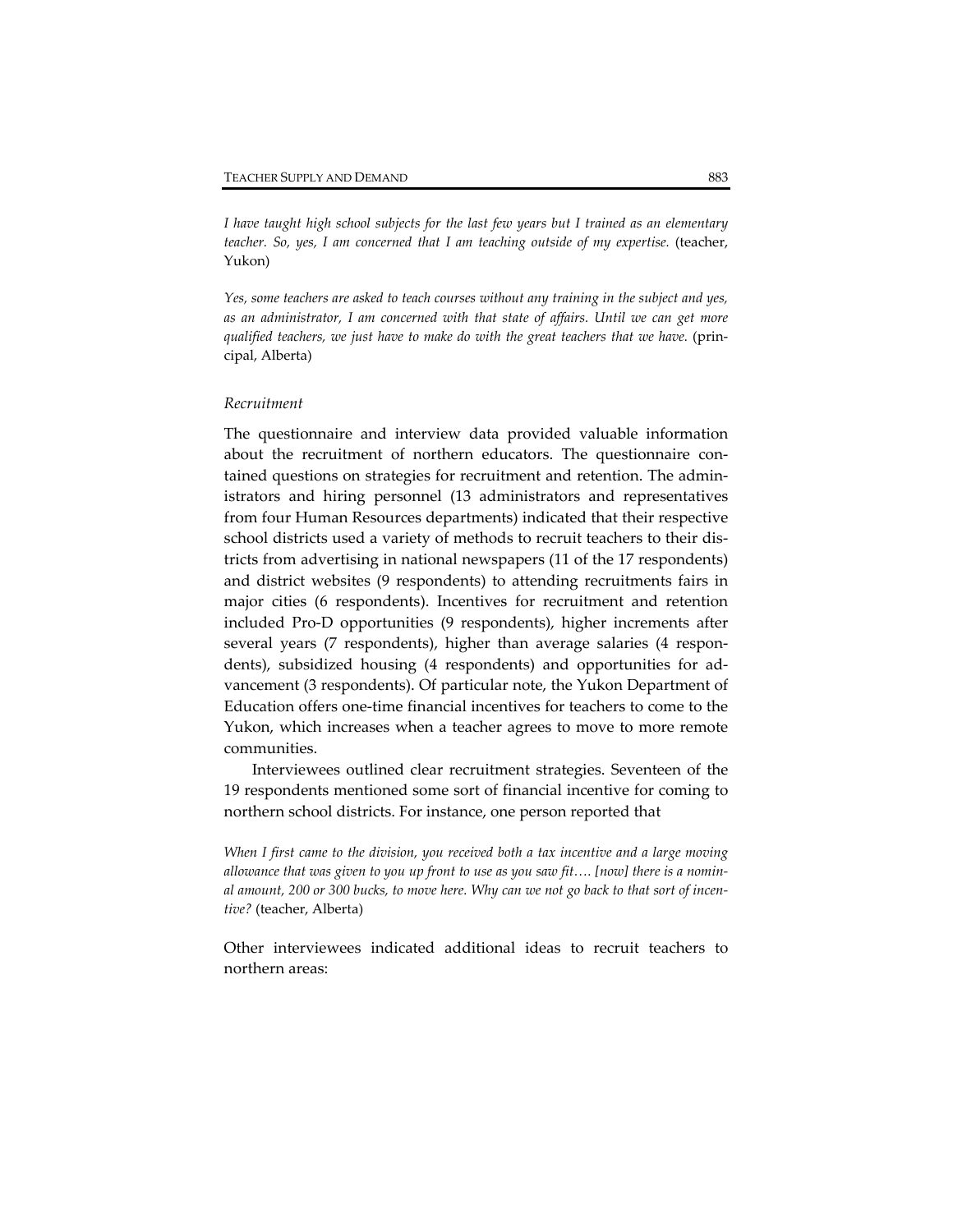*A signing bonus would be a great recruitment strategy for me and younger teachers. (teacher, Northwest Territories)*

*giving new teachers, say \$500, for professional development or teaching resources (teach‐ er, Yukon);*

*paying off a small to medium percentage of student loans for new teachers (teacher, Brit‐ ish Columbia);*

*I would like to see some sort of incentive where every new teacher gets a new piece of technology for their class [like] a computer or scanner.* (administrator, Alberta)

## *Reasons for Staying*

Northern professionals have many reasons for staying both in their communities and in their jobs. In this study, to further develop reasons for staying in northern districts, we asked the 113 respondents to rank statements of agreement (1= *lowest* to 10 = *highest*). The top 10 reasons for staying were (a) I love where I work (66%), (b) good salary (58%), (c) in‐ tegrated into the community (53%), (d) bought a house here (53%), (e) retiring here (41%), (f) cost of living is reasonable (38%), (g) opportuni‐ ties for career advancement (37%), (h) employment is difficult in the south (35%), (i) access to teaching resources (34%), and (j) access to pro‐ fessional development (31%).

Many interviewees clarified reasons for staying in northern com‐ munities with such comments as:

*I stay because I love being an administrator here since the staff are dedicated to their stu‐ dents [and] I probably would not have been promoted to principal so quickly down south.* (principal, Yukon)

*Sure, I get paid well but I love the challenges and opportunities where I work. (teacher, British Columbia)*

*If [this school district] could offer more money on the grid as we progressed, we would stay longer.* (teacher, British Columbia)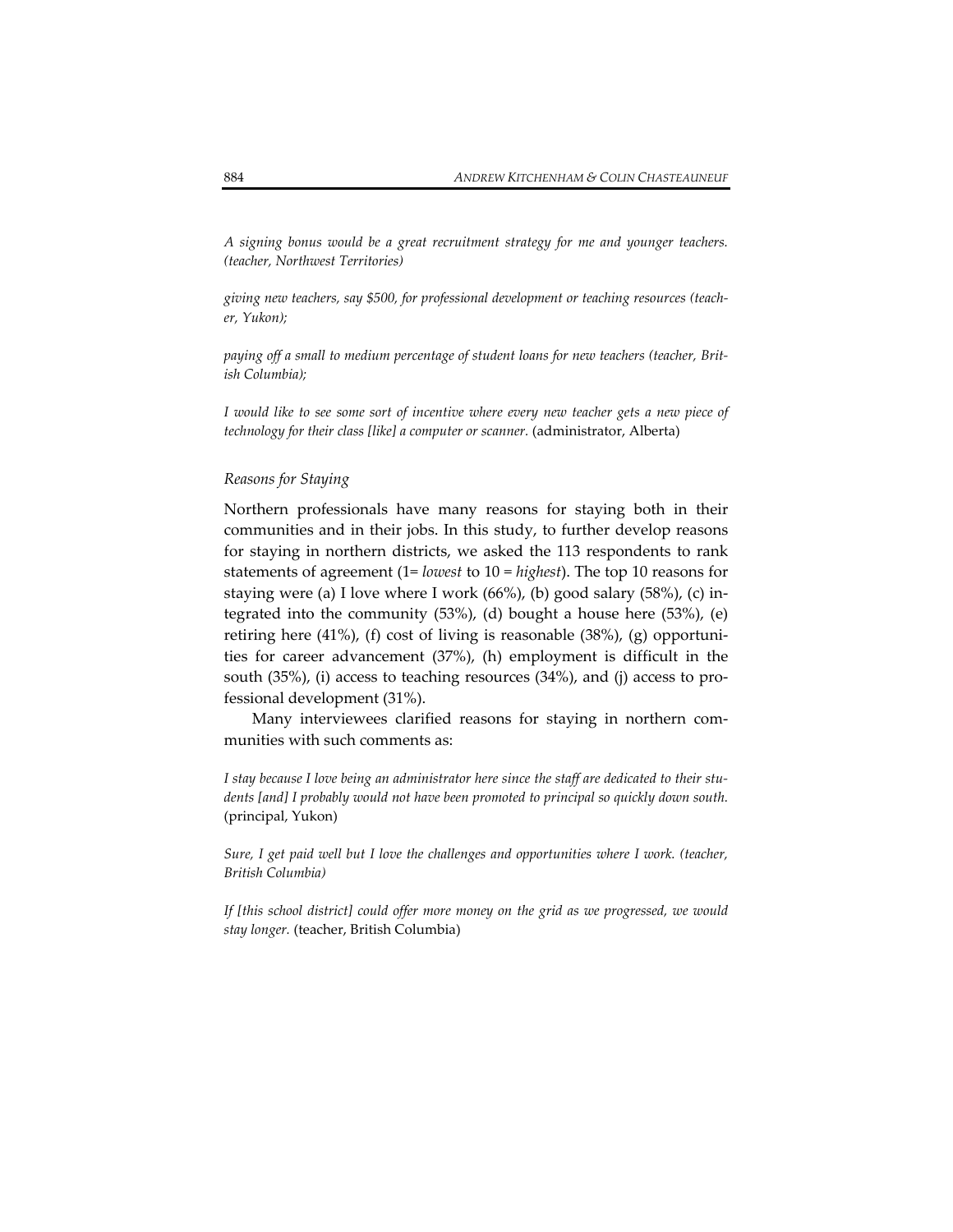When I first came here, I thought that I would be gone in a year or so [but] I quickly *became a part of the community and the wonderful people here embraced me. I'll never leave now!* (teacher, Alberta).

Additionally, almost half the 19 interviewees  $(n = 9)$  made statements such as *"with the porting of seniority [bringing seniority accrued in northern school districts to any new districts], I'm often tempted to move down south for the same amount of money and lots more resources [but] I stay for other rea‐ sons"* (teacher, British Columbia), or *"sometimes, I want to move further south for a multitude of reasons but I do like it here"* (administrator, Yukon), and *"with my Science background, I could work in the Edmonton or Calgary areas but I have a wife and family now here in [this community]"* (teacher, Northwest Territories). In other words, respondents appear to stay in these northern communities because they (a) have a sense of belonging, (b) are dedicated to their students and the community, and (c) see the potential for promotion faster in northern districts than in more urban locales.

## *Professional Development*

 $\overline{a}$ 

Respondents completing the survey were asked to indicate whether or not their professional needs were met and what models met their needs. Sixty‐six per cent of the respondents indicated that their professional development needs were being met while 34 per cent indicated their needs were not being met (significant at  $\alpha$  < 0.01). We also asked them to rank order their preferred professional development model. The questionnaire data indicated that a blended learning, professional develop‐ ment model<sup>1</sup> was chosen by 24 per cent of teachers, 38 per cent of administrators, and 100 per cent of hiring personnel, or by 24 per cent of all respondents ( $n = 113$ ). All respondents chose other professional development models: (a) using local professionals (22%), (b) bringing in prom‐ inent speakers (15%), (c) taking on‐line professional development (13%), and (d) inviting university professors (10%).

The interviewees reported that their professional development needs were met and that they had a preferred professional development mod-

<sup>1</sup> A blended learning professional development model is defined as one in which at least 50 per cent of the delivery is on-line.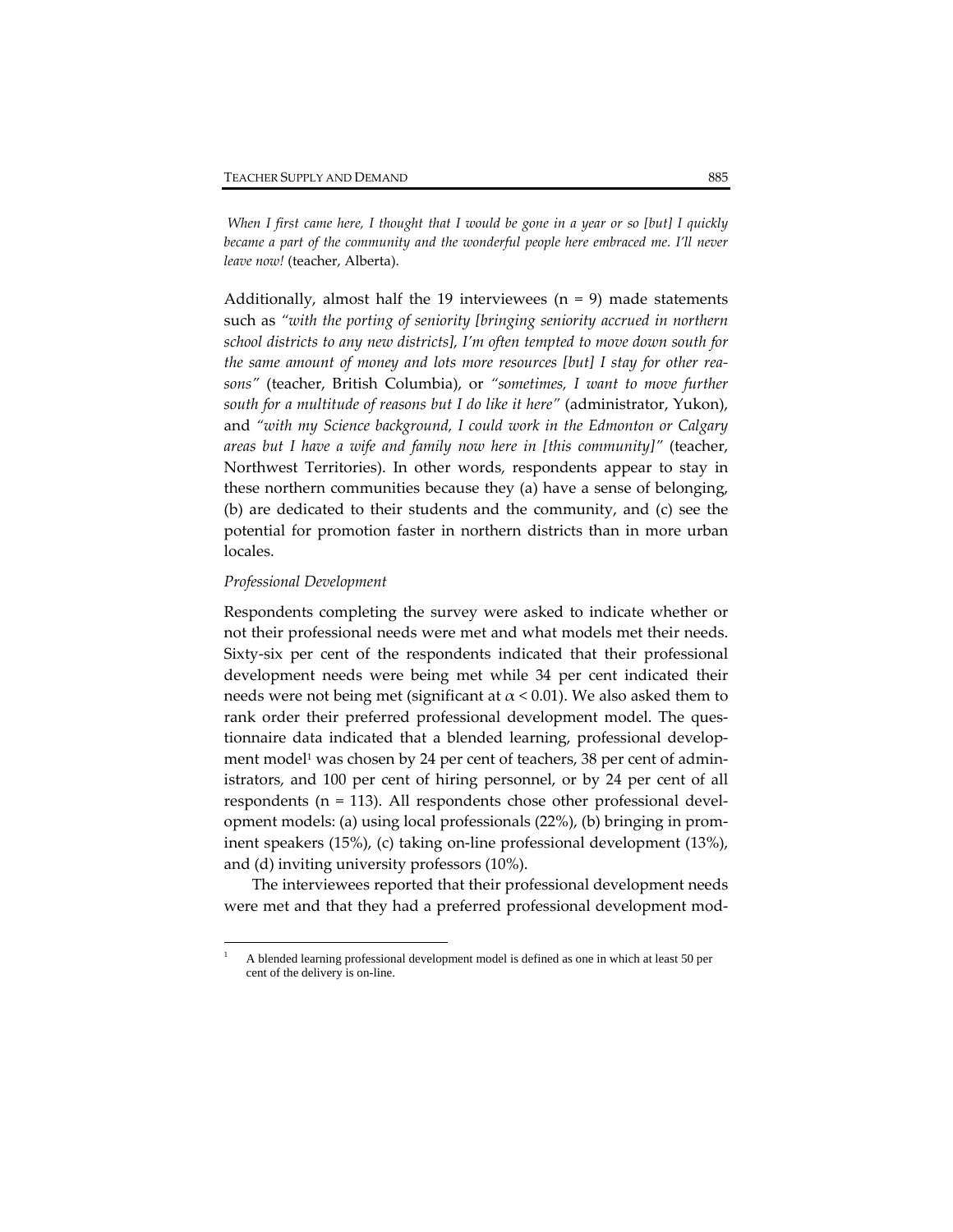el. They indicated that they often preferred to go to conferences out of town, province, or territory; however, more and more districts were re‐ quiring them to give back to their peers in the form of in‐school or dis‐ trict‐wide professional development workshops, a practice that added accountability from the school district and some pressure to perform for the teachers. One respondent's comment encapsulates many responses from the interviewees:

*A few years ago, going to a conference was a bit of a holiday and, to be honest, many teachers attended one or two workshops over the week. . . . Now, we are required to give workshops within a year of returning which puts so much pressure on you to take tons of notes to share when you get back! (*teacher, British Columbia).

Many agreed ( $n = 15$ ) that a blended learning format to honour the community‐university partnership through shared goals and staggered sessions would be much more preferable to their present models where a teacher either went away to a conference or a presenter came to the school but there was no follow up. Administrators reported that they saw a blended learning, professional development model as *"more bang for the buck"* (administrator, Alberta). In other words, all stakeholder groups (teachers, administrators, and Human Resources personnel) re‐ ported blended learning as the highest-ranked professional model compared with bringing in prominent speakers, using district personnel or local university professors, taking on‐line courses, or participating in webcast sessions.

## DISCUSSION

Our study confirmed many findings from the professional literature.

1. Our results support earlier studies on subject area teaching that found definite needs in high school sciences and mathematics, Special Education, second languages, Business Education, trades courses, and First Nation Language and Culture (Alberta Learning, 2003; BCPSEA, 2009; Echols, Grimmett, & Kitchenham, 1999; Grim‐ mett & Echols, 2000; Kitchenham, 2001; Nova Scotia Department of Education, 2007; Tremblay, 1997).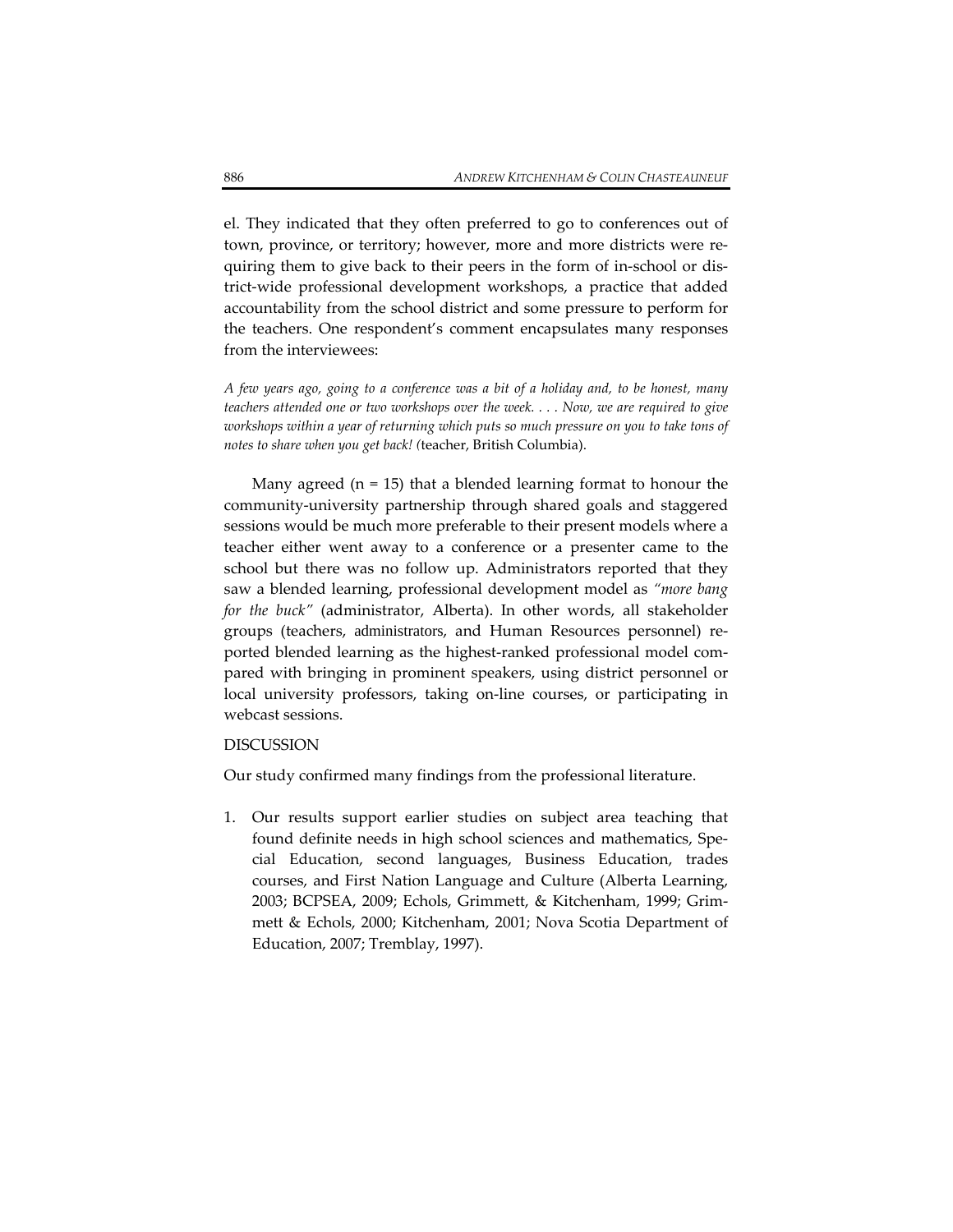- 2. We found consistency with studies that examined rural educators teaching outside their areas of expertise (Grimmett & Echols, 2000; Hannum, Irvin, Banks, & Farmer, 2009; Wallin & Reimer, 2008).
- 3. The present study's findings on recruitment are consistent with oth‐ ers that reported financial incentives to encourage teachers to come to rural communities (Alberta Learning, 2003).
- 4. Our findings support those of other studies that found teachers who stayed in their communities because they enjoyed their work (Kitchenham, 2001) had a clear connection to place and community (Corbett, 2009), and had access to professional development (Alberta Learning, 2003).
- 5. Findings of the present study are consistent with those who argue that e‐learning is a preferred professional development method (Summerville & Johnson, 2006) and could lessen the isolation felt by rural educators (Herrington & Herrington, 2001).

## *Subject Area Needs*

Our data support the research of others on the need for teachers in spe‐ cific subject areas studies (Canadian Teachersʹ Federation, 2000; Echols, Grimmett, & Kitchenham, 1999; Grimmett & Echols, 2000; Kitchenham, 2001). In particular, the questionnaire results demonstrate a chronic need for secondary teachers in Algebra, Physics, Calculus, Bio‐logy, Econom‐ ics, French, Second Language (other than French), Behaviour Support, Learning Assistance, and Resource Room. Because we conducted our research approximately a decade after Grimmett and Echols (2000) and Kitchenham (2001), it would appear that little has changed in British Co‐ lumbia; in addition, our research confirmed similar needs in Yukon, Northwest Territories, and Northern Alberta.

Our questionnaire data demonstrate that the four school districts do not have enough specialist teachers, a finding consistent with the Canadian Teachers' Federation's (2000) study that reported high school Science, Chemistry, Biology, and Physics teachers were in high demand in British Columbia and Alberta. Additionally, our data demonstrate similar findings to Grimmett and Echols' (2000) study that found teacher shortages in Business Education, French, Home Economics, Mathematics and Science, and Special Education (elementary and secondary); how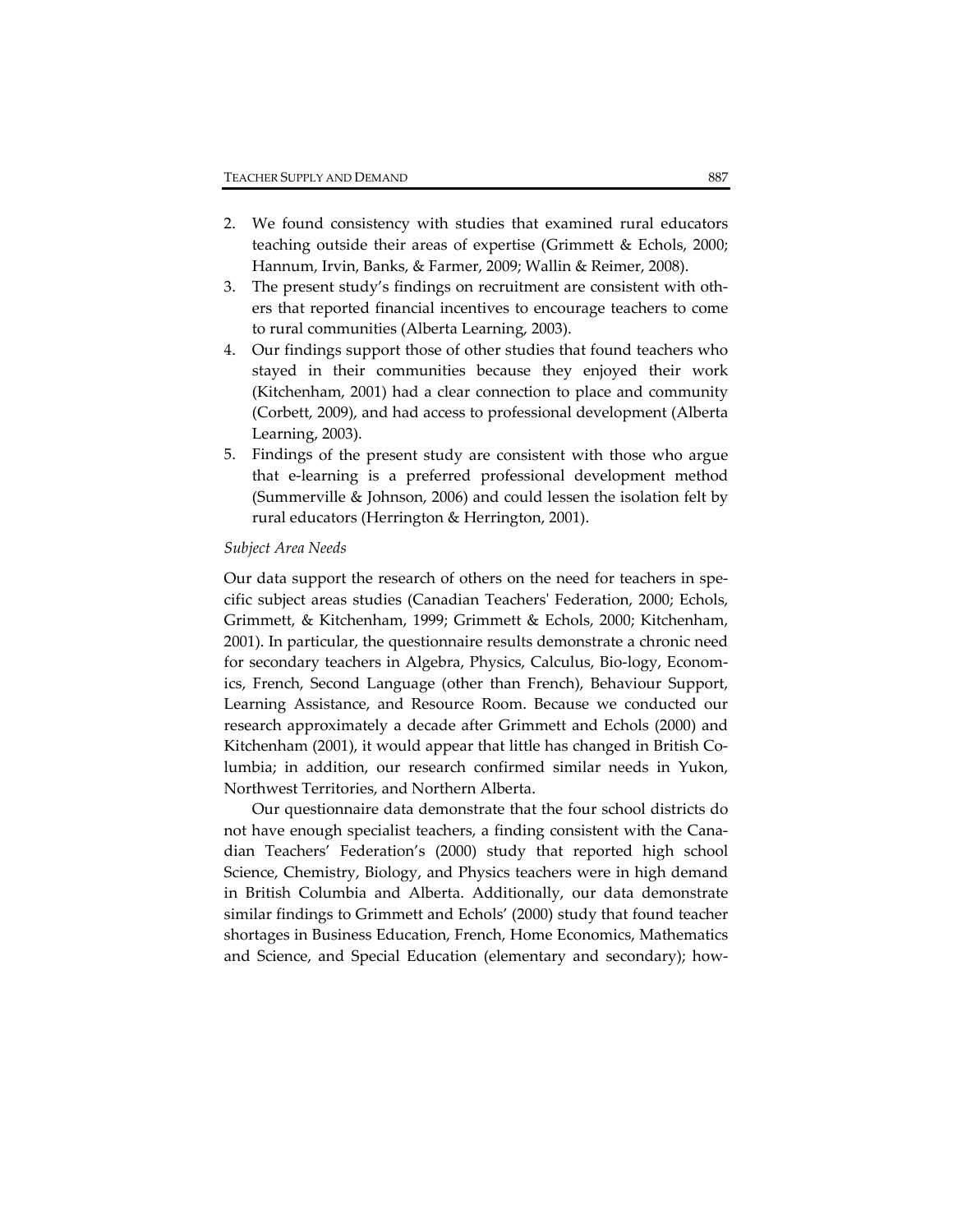ever, our northern respondents did not confirm Grimmett and Echols' (2000) finding of a shortage of generalist elementary teachers. As well, like Alberta Learning (2003), we found that the same shortages existed in technology education, junior and senior high French, Aboriginal lan‐ guages, Special Education, and Business Education.

#### *Outside One's Expertise*

As part of the questionnaire responses, teachers were asked how often they taught outside their areas of expertise, and administrators and hir‐ ing personnel were asked to indicate how often they placed teachers in teaching assignments that were outside their areas of expertise. Twenty‐ seven per cent of the teachers indicated that they were teaching outside their areas of expertise. All 13 administrators and all four of the hiring personnel reported that they needed to place teachers *"less than 50 per cent of the time"* in subjects for which the teachers were not qualified. That statement means that more than half the time, the people in hiring positions placed teachers in positions for which they possessed clear qu‐ alifications for teaching the courses. In other words, there appeared to be a difference, as reported by the stakeholders, in interpretation as to either what teaching outside one's expertise meant or how often it occurred. This finding is consistent with Grimmett and Echols' (2000) interpreta‐ tion that qualifications for specialty positions were being relaxed due to the shortage of qualified teachers. We also found that many teachers who teach outside their areas of expertise are less concerned about that fact than administrators and hiring personnel as reported in their interviews. This finding confirms the argument that rural teachers often view themselves as having wider skill sets than their urban counterparts and often have a teaching philosophy that reflects that need for specific skills dealing with special needs students (Wallin & Reimer, 2008). Addition‐ ally, our data are consistent with Hannum et al.'s (2009) finding that ru‐ ral schools have a high percentage of teachers who teach outside their areas of expertise out of necessity.

#### *Recruitment*

Participants' responses to interview questions demonstrate that the need to provide incentives for teachers and administrators to come to and stay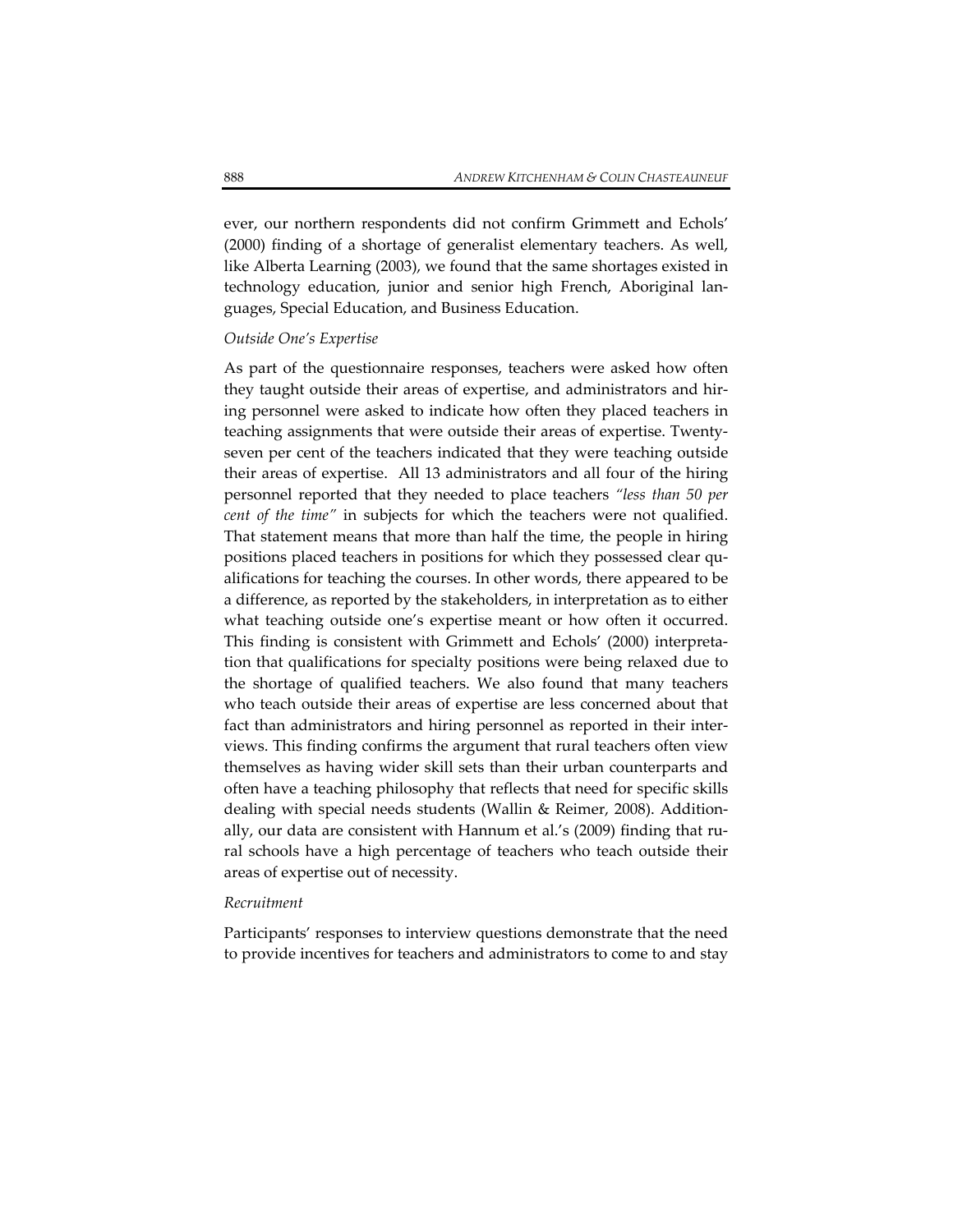in isolated communities without a large increase in financial obligations was a major factor. As one respondent reported, *"if [this school district] could offer more money on the grid as we progressed, we would stay longer"* (teacher, British Columbia). For instance, having a larger pay increment for fewer years of experience on the salary grid would be a clear incentive for some stakeholders to stay in their communities. In other words, increasing the increments between two and four years of experience and decreasing increments between seven and eight years of experience would encourage teachers and administrators to stay in their communi‐ ties. This suggestion is consistent with Alberta Learning's (2003) finding that 85 per cent of respondents indicated that financial incentives for new teachers contingent on service commitment would be a clear incentive for recruitment of new teachers.

# *Reasons for Staying*

The participants expressed passion about many aspects of being a north‐ ern professional in Canada. They reiterated that they enjoyed working in their present positions, a conclusion that is consistent with Kitchenham's (2001) conclusion that teachers stayed because they were content in their positions; however, the teachers in the present study were often tempted to move to a southern district to be closer to many amenities but made conscious decisions to stay. Many stressed that they realized that their career advancement was faster in their present locations and that they were well paid for their work, a finding, incidentally, which confirmed the reasoning behind programs for teacher retention in the United Kingdom and New Zealand (Kitchenham, 2001) that emphasized the impor‐ tance of reasonable pay and rapid career advancement in rural and northern communities.

#### *Professional Development*

The questionnaire and interview data showed that those who engaged in professional development and those in charge of professional development saw that benefits to blended learning as the preferred professional development model. That is, the largest per cent (24 per cent) of teachers, administrators, and Human Resources personnel indicated that blended learning was their first choice in preference to using local professionals,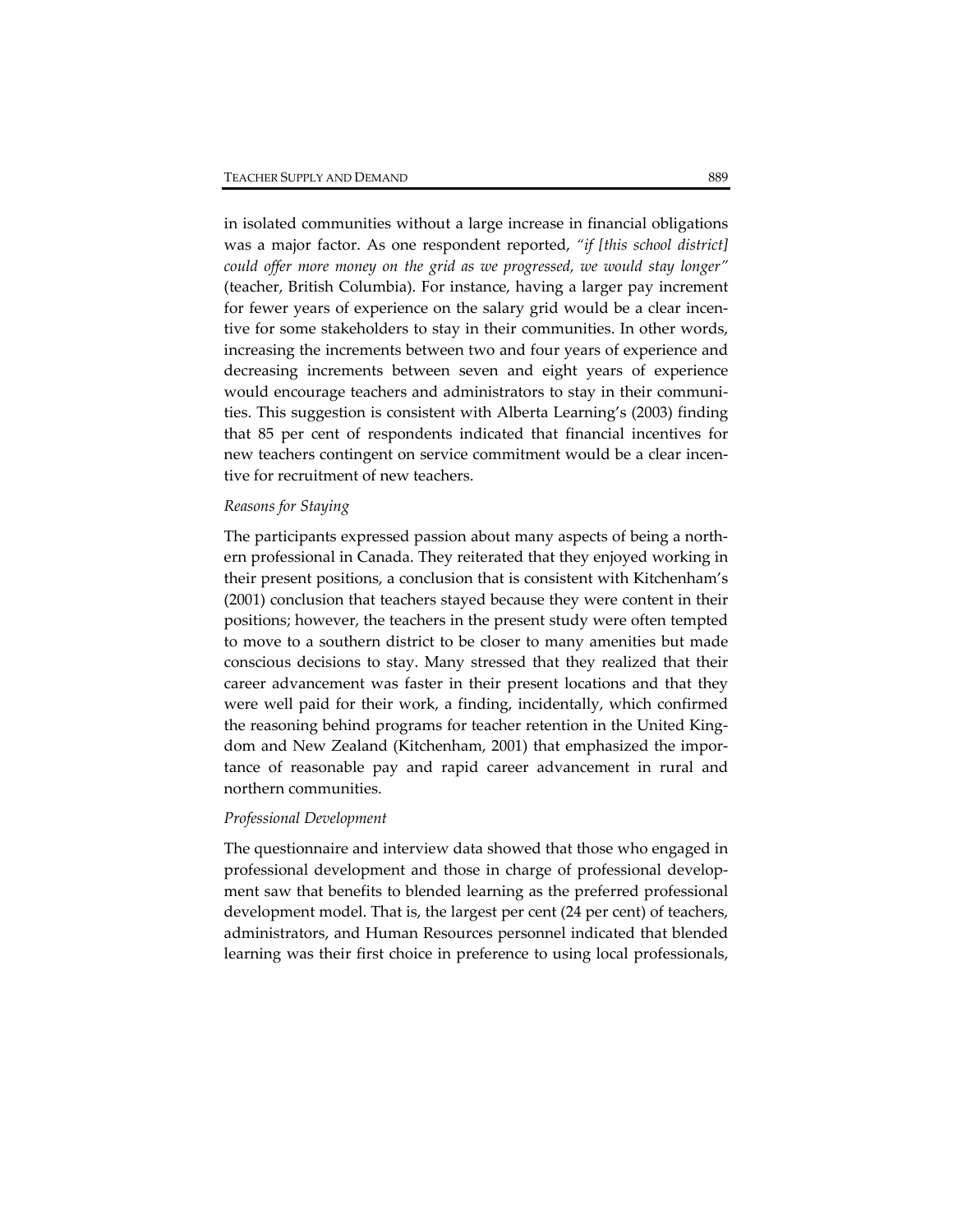bringing in prominent speakers, taking on‐line professional develop‐ ment, or inviting university professors.

This finding is consistent with both Summerville and Johnson (2006) that rural teachers in a midwestern United States school district pre‐ ferred e-learning professional development opportunities and Herrington and Herrington's (2001) argument that online professional develop‐ ment with its access to video and multimedia capabilities and document delivery could lessen the isolation experienced by rural professionals.

#### **SUMMARY**

Our study provides a snapshot of teacher supply and demand needs and issues in northern British Columbia, Alberta, Northwest Territories, and Yukon. Through the use of an on-line questionnaire  $(n=113)$  and semistructured interviews (n=19 interviewees [10 teachers, five administrators, and four Human Resources personnel, we addressed three research purposes: (a) to ascertain in which subject areas there existed acute and chronic needs for teachers; (b) to investigate existing recruitment and retention methods for rural professionals; and (c) to ascertain preferred professional development models.

The findings indicate that participating school districts struggled to provide qualified teachers in high‐demand subject areas such as high school mathematics and science and in elementary Special Education; however, many schools coped with the need by requesting teachers to teach outside their own expertise. Our data also demonstrate that there were few incentives for teachers to move from urban areas to northern school districts beyond slightly higher salaries and opportunities for ca‐ reer advancements. Few innovative recruitment practices existed; most administrators and other hiring personnel reported that they still use major newspapers and job fairs in large urban areas as common recruitment practices. In our study, the one exception was the Yukon Department of Education which provided a small stipend for teachers to come to the territory, which increased when a teacher moved to a more isolated community. Lastly, to address both acute and chronic teacher shortages in specialized subject areas and educators teaching outside their expertise, school districts used professional development opportun‐ ities. The professional development model selected by the most partici-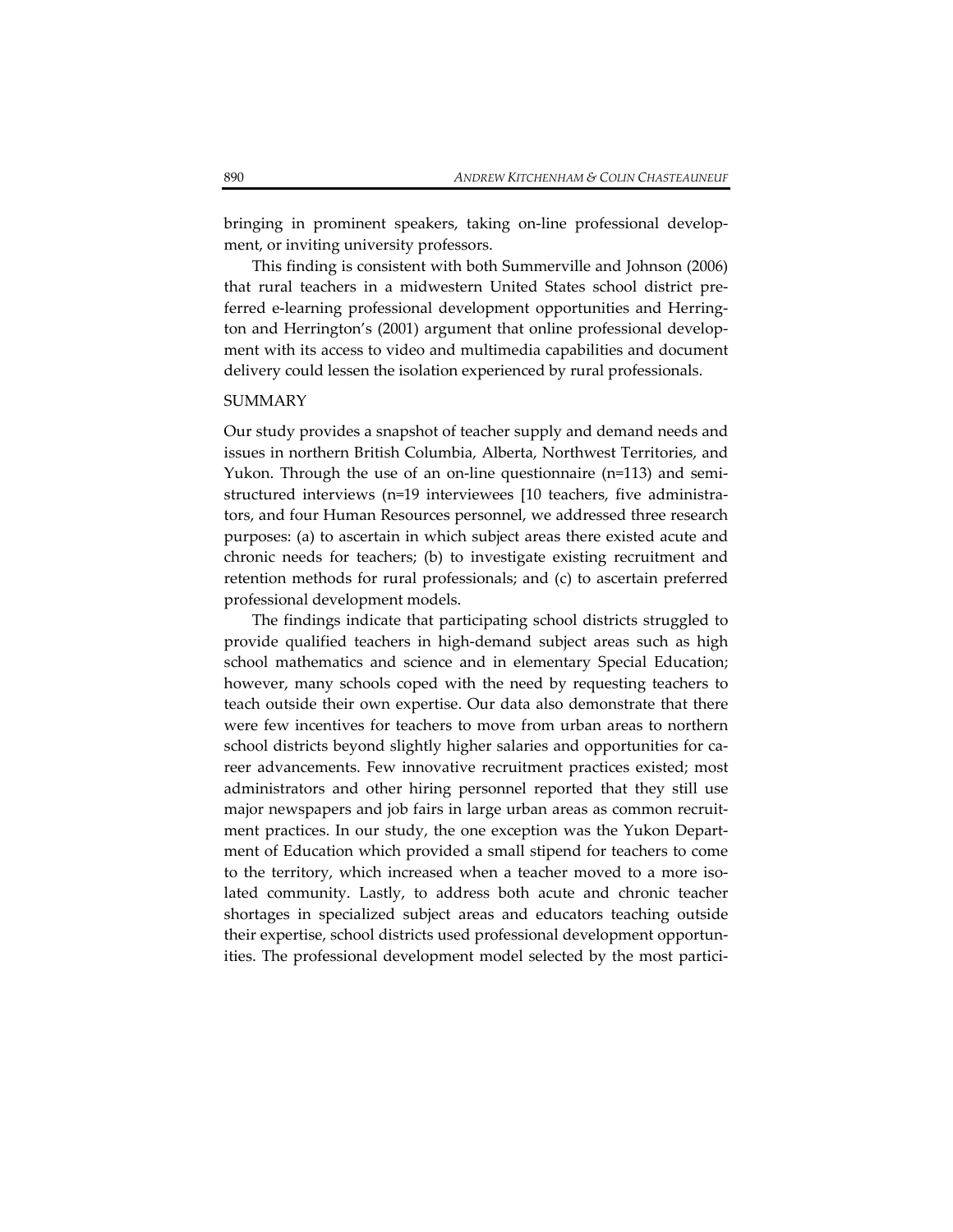pants (24%) was blended learning. Additionally, the administrators and hiring personnel reported that blended learning was the most sound pro‐ fessional development model when considering the teachers' overall learning, transference to the classroom of skills and strategies, and cost efficiency.

## **CONCLUSION**

Implications derived from the data offer a partial road map to enhance the learning situations for students in northern schools through two main findings based on data from the 56 schools represented in this study: the definite need for specialist teachers and the number of teachers required to teach outside their areas of expertise. It is likely that recruitment and retention issues, including attracting specialist teachers, will continue to affect school districts in northern isolated communities. In this study, the respondents suggested concrete strategies for recruit ment of new teachers which included (a) signing bonuses, (b) increasing pay increments at the lower end of the salary grid, (c) moving allow‐ ances, (d) professional development funds, and (e) paying off a percent‐ age of student loans. These suggestions would require an intense level of negotiation at the various levels of bureaucracy.

We acknowledge that these findings are tentative and time specific because many contextual factors such as changing economies, varying demographics, and government changes, which are outside the scope of the present research, could have an impact on future findings in the North and elsewhere. Professional development that identifies, through consultation and collaboration, the specific requirements of these com‐ munities is preferred. The qualifications of teachers in these communities, including those teaching out their areas of expertise, can be enhanced through a professional development delivery model that recognizes the isolation of the community, the strengths of particular delivery models, and the benefits of community-university partnerships (Kitchenham, 2008, 2009). If teachers continue to teach outside their areas of expertise to address the chronic need for specialist teachers, professional development models need to be better designed to utilize Web 2.0 technologies (Alberta Learning, 2003; Herrington & Herrington, 2001).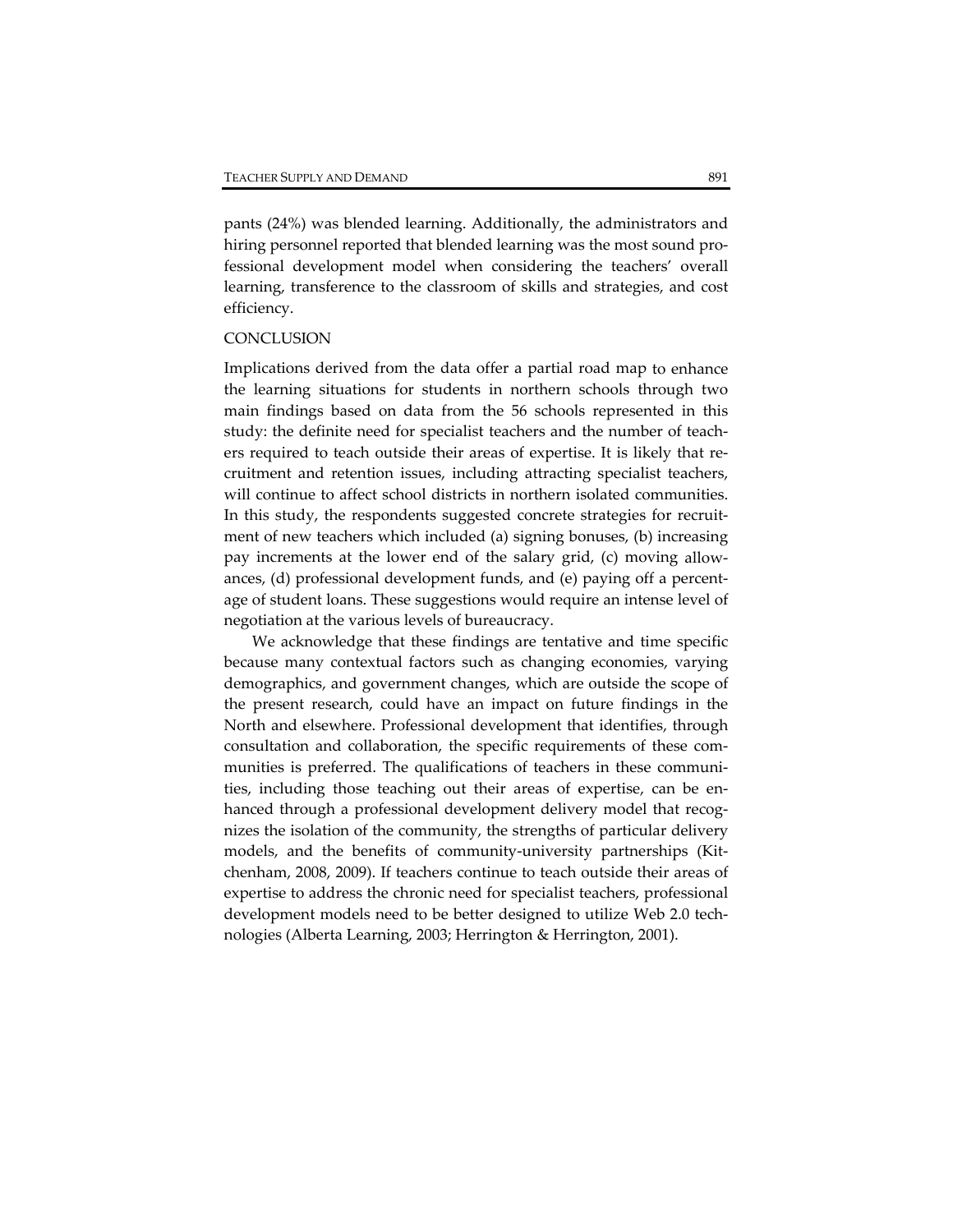Administrators may find that the results of this study will help them to make decisions about the types of professional development activities that best suit their district's needs and that teachers under their supervision would embrace. Many districts offer professional development ac‐ tivities as incentives for retention, and teachers indicated that one factor in choosing to remain was the districts' providing these professional de‐ velopment activities, and often paying their cost. Human Resources per‐ sonnel believed that these types of professional development activities would be most cost‐effective for their districts even if infrastructure needed to be strengthened. In short, blended learning professional de‐ velopment would work well for teachers, administrators, and school dis‐ tricts.

This research addressed the concerns of northern professionals whose needs are often forgotten due to their distance from policymakers. Meeting the needs of the northern educators is paramount to us as re‐ searchers. The technological aspect of this project will also be important because the delivery models for meeting northern residents' needs will require various technologies. Lastly, by forming partnerships with government departments and school districts, we expect that this research will be continued beyond the initial development stage through our expanded capacity to conduct research in the North.

## ACKNOWLEDGEMENTS

This study was funded by a research grant from the Social Sciences and Research Council (SSHRC). We thank them for their generous support.

## REFERENCES

- Alberta Learning. (2003). *Report of the Advisory Committee on Future Teacher Supply and Demand in Alberta*. Edmonton, AB: The Author. Retrieved November 17, 2010, from http://education.alberta.ca/media/354979/ committeereport.pdf
- Barley, Z. A. (2009). Preparing teachers for rural appointments: Lessons from the mid‐continent. *Rural Educator, 30*(3), 10‐15.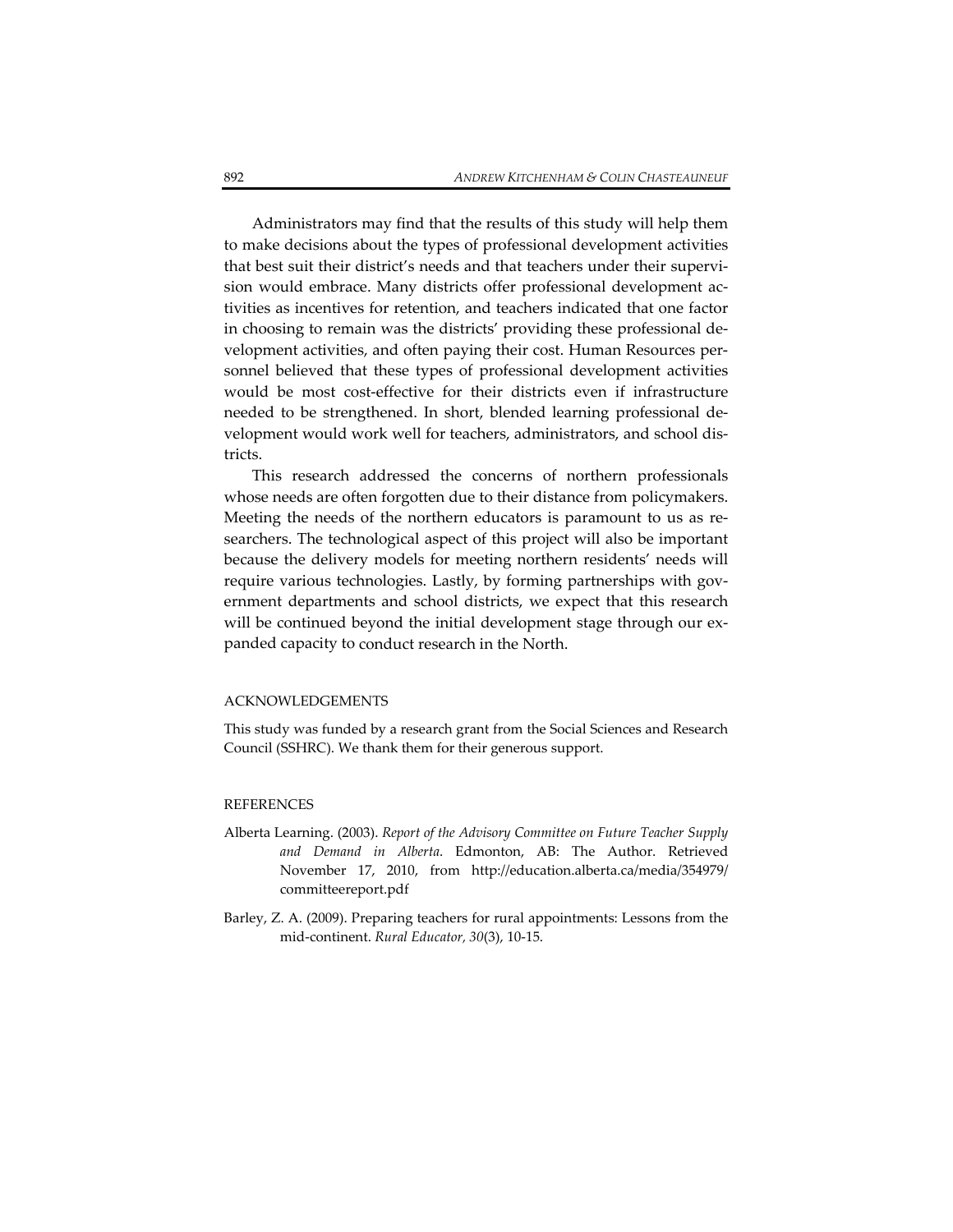- British Columbia Public School Employersʹ Association. (2009). *Jurisdictional Workforce Assessment (2008‐2009): K‐12 Public Education Sector*. Vancouver, BC: Author.
- British Columbia Teachers' Federation. (2000). *Teacher supply and demand in British Columbia: Enhancing the quality of education: Attracting, recruiting, and retaining the best teachers*. Vancouver, BC: Author.
- Brown, W., Chasteauneuf, C., McGregor, & Procter, D. (2005, June). Strategies for diversity: Issues and policy responses in Canadian rural education. Paper presented at the meeting of the International Rural Network Conference, Abindon, VA.
- Canadian Teachers' Federation. (2000). *CTF Survey of Canadian school boards on supply/demand issues*. Ottawa, ON: The Author.
- Corbett, M. (2009). Rural schooling in mobile modernity: Returning to the places I've been. *Journal of Research in Rural Education, 24*(7), 1‐13. Retrieved November 18, 2010, from http://www.jrre.psu.edu/articles/24‐7.pdf
- Couper, M. P. (2008). *Designing effective web surveys*. New York: Cambridge University Press.
- Dove, M. (2004). Teacher attrition: A critical American and international education issue. *The Delta Kappa Gamma Bulletin, (71)*1*,* 8‐30.
- Echols, F., Grimmett, P., & Kitchenham, A. D. (1999). Teacher supply and demand report, (45 pages). Report submitted to the Teacher Supply and Demand Committee, Vancouver, B.C.
- Grimmett, P. P., & Echols, F. H., (2000). Teacher and administrator shortages in changing times. *Canadian Journal of Education, 25*(4)*,* 328‐343. Retrieved November 17, 2010, from the Canadian Society for the Study of Education (CSSE) Web site: http://www.csse‐scee.ca/CJE/Articles/ FullText/CJE25‐4/CJE25‐4‐grimmett.pdf
- Guarino, C. M., Santibañez, L., & Daley, G. A. (2006). Teacher recruitment and retention: A review of the empirical literature. *Review of Educational Research, 76*(2), 173‐208.
- Hannum, W. H., Irvin, M. J., Banks, J. B., & Farmer, T. W. (2009). Distance education use in rural schools. *Journal of Research in Rural Education, 24*(3), 1‐15. Retrieved November 18, 2010, from http://www.jrre.psu. edu/articles/24‐3.pdf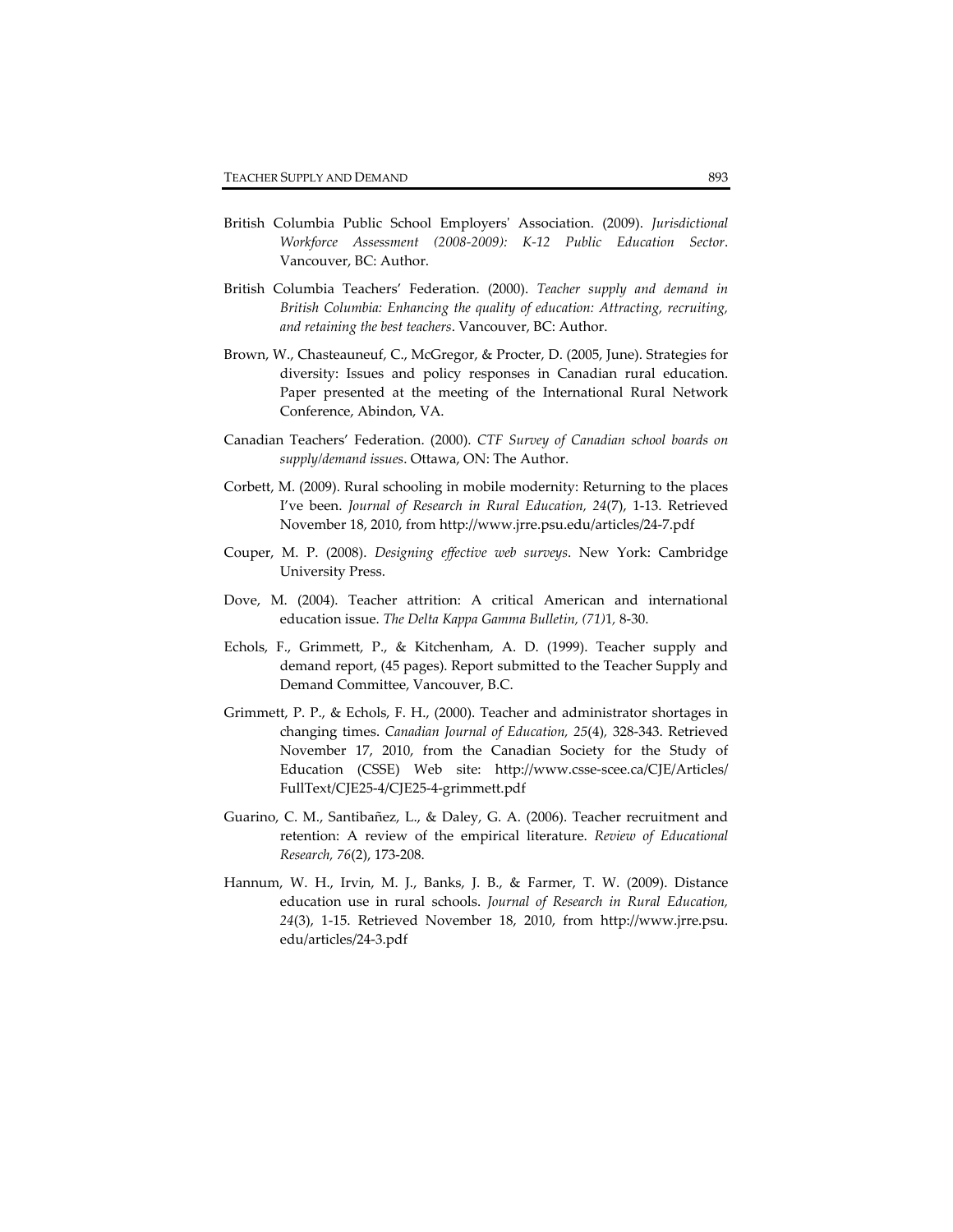- Herrington, A., & Herrington, J. (2001). Web-based strategies for professional induction in rural, regional and remote areas. Paper presented at the annual meeting of the Australian Association for Research in Education, Melbourne, Australia. (ERIC Document Reproduction Service No. ED466893). Retrieved November 18, 2010, from the Educational Resources Information Center (ERIC) Web site: http://www.eric.ed.gov/ PDFS/ED466893.pdf. Also, Retrieved November 18, 2010, from http://www.aare.edu.au/01pap/her01711.htm
- Ingersoll, R. (2003). *Out‐of‐field teaching and the limits of teacher policy*. Center for the Study of Teaching and Policy: University of Washington. Retrieved November 19, 2010, from http://depts.washington.edu/ctpmail/PDFs/ LimitsPolicy‐RI‐09‐2003.pdf
- Ingersoll, R., & Curran, J. (2004). *Out‐of‐field teaching: The great obstacle to meeting the "highly qualified" teacher challenge.* Washington, DC: NGA Center for Best Practices. Retrieved February 22, 2009, from http://www.nga.org/ Files/pdf/0408HQTEACHER.pdf
- Kitchenham, A. D. (2001). Following the Canada Goose: Teacher Supply and demand issues for rural school districts. In J. Montgomery & A. D. Kit‐ chenham (Eds.), *Proceedings of the International Conference on Rural Communities and Identities in the Global Millennium* (pp. 293‐295). Nanaimo, British Columbia, Canada.
- Kitchenham, A. D. (2008). From the ivory tower to another brick in the wall: Breaking down university‐school district barriers using blended learning. In D. E. Clover & C. McGregor (Eds.), *Proceedings for the CUExpo 2008* (pp. 143‐147). Victoria, British Columbia.
- Kitchenham, A. D. (2009). E‐professional development and rural teachers: Finding the blend. *International Journal of Mobile and Blended Learning, 1*(3), 70‐85.
- Malloy, W. M., & Allen, T. (2007). Teacher retention in a teacher resiliencybuilding rural school. *Rural Educator, 28*(2), 19‐27.
- McKeown, L., Noce, A., &, Czerny, P. (2007). Factors associated with Internet use: Does rurality matter? *Rural and Small Town Canada Analysis Bulletin, 7*(3), 1‐15. Retrieved November 19, 2010, from http://www.statcan.gc.ca/ pub/21‐006‐x/21‐006‐x2007003‐eng.pdf
- New Brunswick Department of Education. (2001). *Teacher supply/demand: Province of New Brunswick*. Halifax, NS: William M. Mercer Ltd.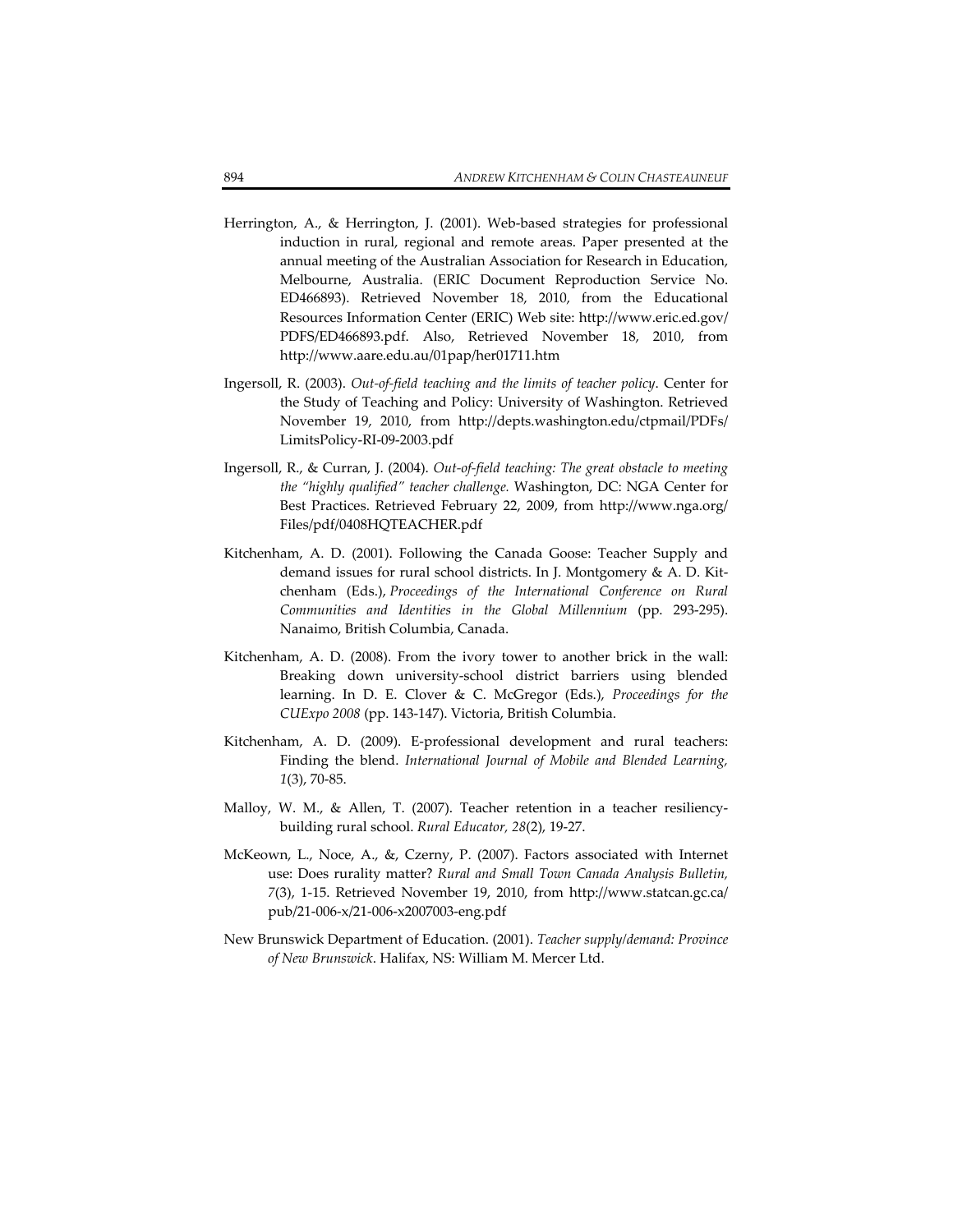- Nova Scotia Department of Education. (2007). *Nova Scotia public education teacher supply and demand: 2007 update report*. Halifax, NS: The Author. Retrieved November 19, 2010, from http://www.ednet.ns.ca/pdfdocs/ reports/teacher\_supply\_and\_demand\_report.pdf
- Rea, L. M., & Parker, R. A. (2005). *Designing and conducting survey research: A comprehensive guide* (3rd ed.)*.* San Francisco, CA: Jossey‐Bass Publishers.
- Santiago, P. (2001, March). Teacher shortage. *Organization for Economic Co‐operation and Development Observer* (No. 225). Retrieved February 22, 2009, from http://www.oecdobserver.org/news/fullstory.php/aid/431
- Seltzer, D. A., & Himley, O. T. (1995). A model for professional development and school improvement in rural schools. *Journal of Research in Rural Education, 11*(1), 36‐44. Retrieved November 17, 2010, from http://www.jrre.psu.edu/articles/v11,n1,p36‐44,Seltzer.pdf
- Summerville, J., & Johnson, C. S. (2006). Rural creativity: A study of district mandated online professional development. *Journal of Technology and Teacher Education, 14*(2), 347‐361.
- Tremblay, A. (1997). Are we headed toward a teacher surplus or a teacher shortage? *Education Quarterly Review, 4*(1), 53–85. Retrieved November 19, 2010, from http://www.statcan.gc.ca/pub/81‐003‐x/81‐003‐x1997001‐ eng.pdf
- Wallin, D. C., & Reimer, L. (2008). Educational priorities and capacity: A rural perspective. *Canadian Journal of Education, 31*(3), 591‐613. Retrieved November 19, 2010, from the Canadian Society for the Study of Education (CSSE) Web site: http://www.csse‐scee.ca/CJE/Articles/ FullText/CJE31‐3/CJE31‐3‐WallinReimer.pdf

*Andrew Kitchenham* is an Associate Professor in Educational Technology, including educational technology in the elementary and secondary schools, advanced educational technology, learning disabilities, and leading for change. His research interests include educational technology and teacher transformation, educational reform, teacher supply and demand, and on‐line professional development.

*Colin Chasteauneuf* is an Assistant Professor and Chair of Undergraduate Educa‐ tion. His research interests include recruitment and retention of rural professionals, reading theory, and motivation theory.